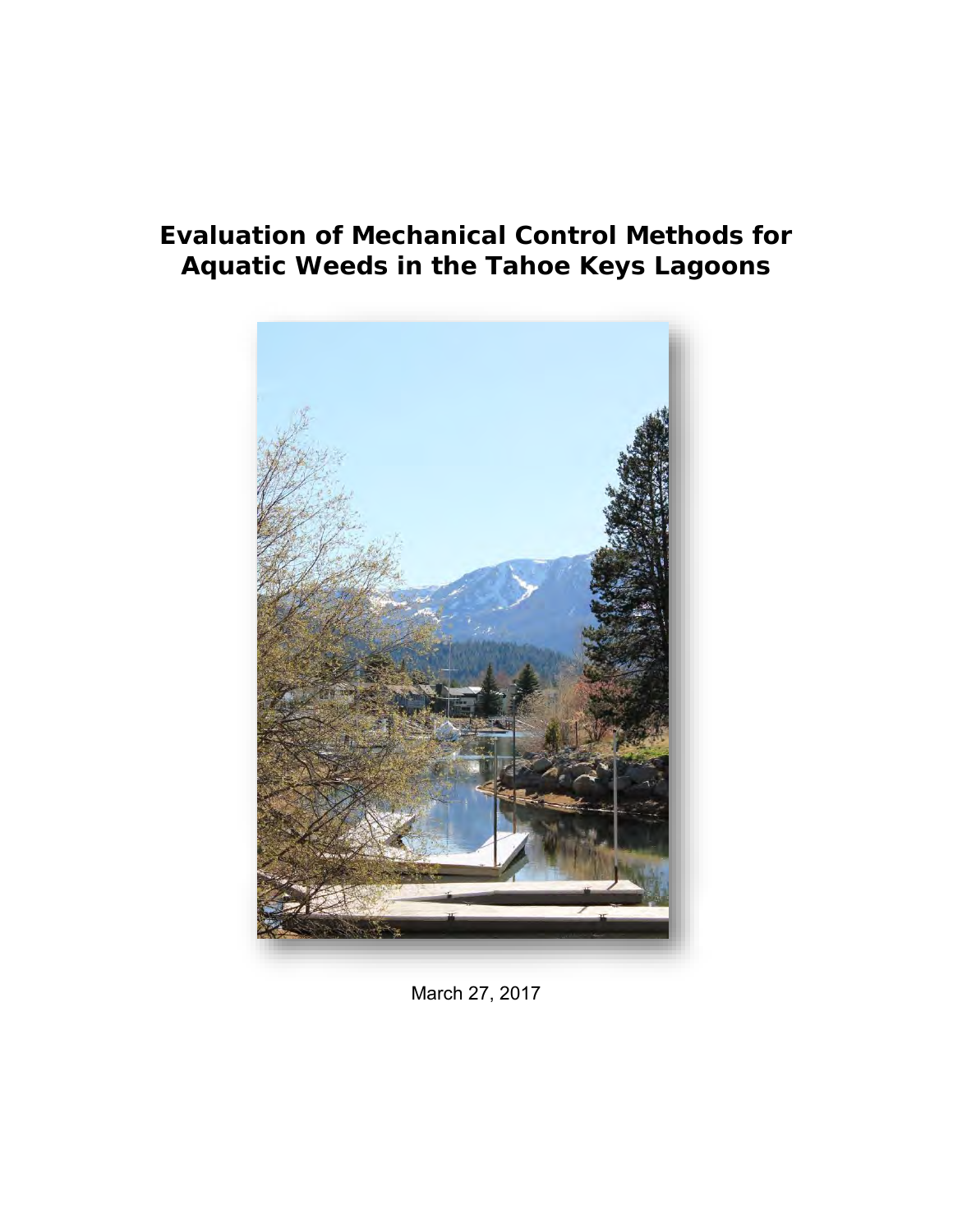**Evaluation of Mechanical Control Methods for Aquatic Weeds in the Tahoe Keys Lagoons**

Prepared for



Tahoe Keys Property Owners Association South Lake Tahoe, California

Prepared by

S

Sierra Ecosystem Associates



March 27, 2017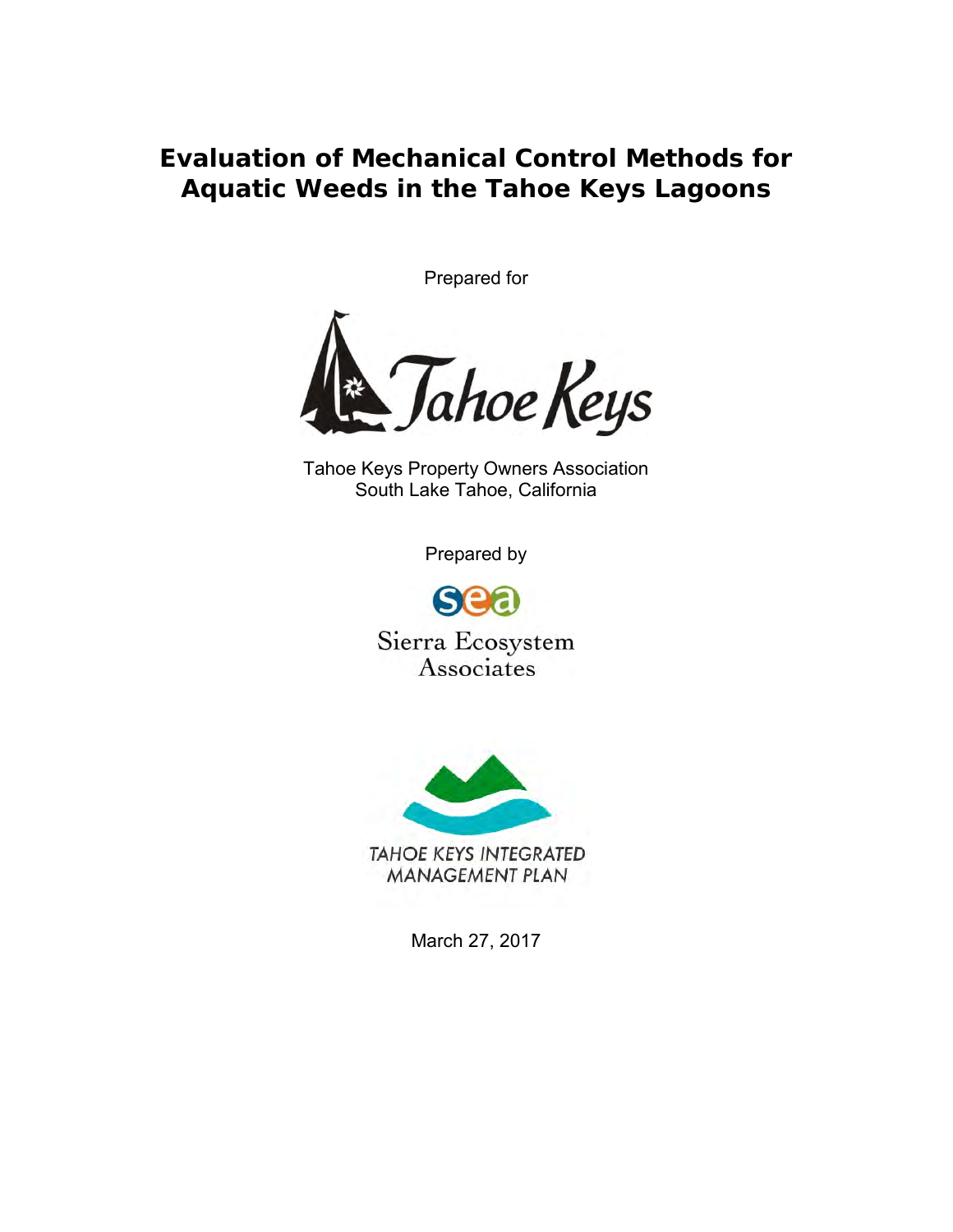# **Table of Contents**

| 1.0 |                                                                         |                                                                    |  |
|-----|-------------------------------------------------------------------------|--------------------------------------------------------------------|--|
| 2.0 | Types of Mechanical Control of Aquatic Macrophytes  4                   |                                                                    |  |
|     | 2.1                                                                     |                                                                    |  |
|     | 2.2                                                                     |                                                                    |  |
|     |                                                                         |                                                                    |  |
|     |                                                                         |                                                                    |  |
|     |                                                                         |                                                                    |  |
|     | 2.3                                                                     |                                                                    |  |
|     |                                                                         |                                                                    |  |
|     |                                                                         |                                                                    |  |
|     |                                                                         | 2.3.3 Method Example - Sacramento-San Joaquin Delta, California  9 |  |
|     | 2.4                                                                     |                                                                    |  |
|     |                                                                         | 2.4.1 Weed Rollers/Bottom Sweepers and Water Quality 10            |  |
|     |                                                                         | 2.4.2 Effectiveness of Weed Rolling/Bottom Sweepers  10            |  |
|     |                                                                         | 2.4.3 Example - Sacramento-San Joaquin Delta, California  11       |  |
|     | 2.5                                                                     |                                                                    |  |
|     |                                                                         |                                                                    |  |
|     |                                                                         |                                                                    |  |
| 3.0 | Suitability of Mechanical Methods for Use in the Tahoe Keys Lagoons  12 |                                                                    |  |
|     | 3.1                                                                     |                                                                    |  |
|     |                                                                         |                                                                    |  |
|     |                                                                         |                                                                    |  |
|     |                                                                         |                                                                    |  |
|     |                                                                         |                                                                    |  |
|     | 3.2                                                                     |                                                                    |  |
|     | 3.3                                                                     |                                                                    |  |
|     | 3.4                                                                     |                                                                    |  |
|     | 3.5                                                                     | Compatibility with Current Use of the Tahoe Keys Lagoons 16        |  |
|     | 3.6                                                                     |                                                                    |  |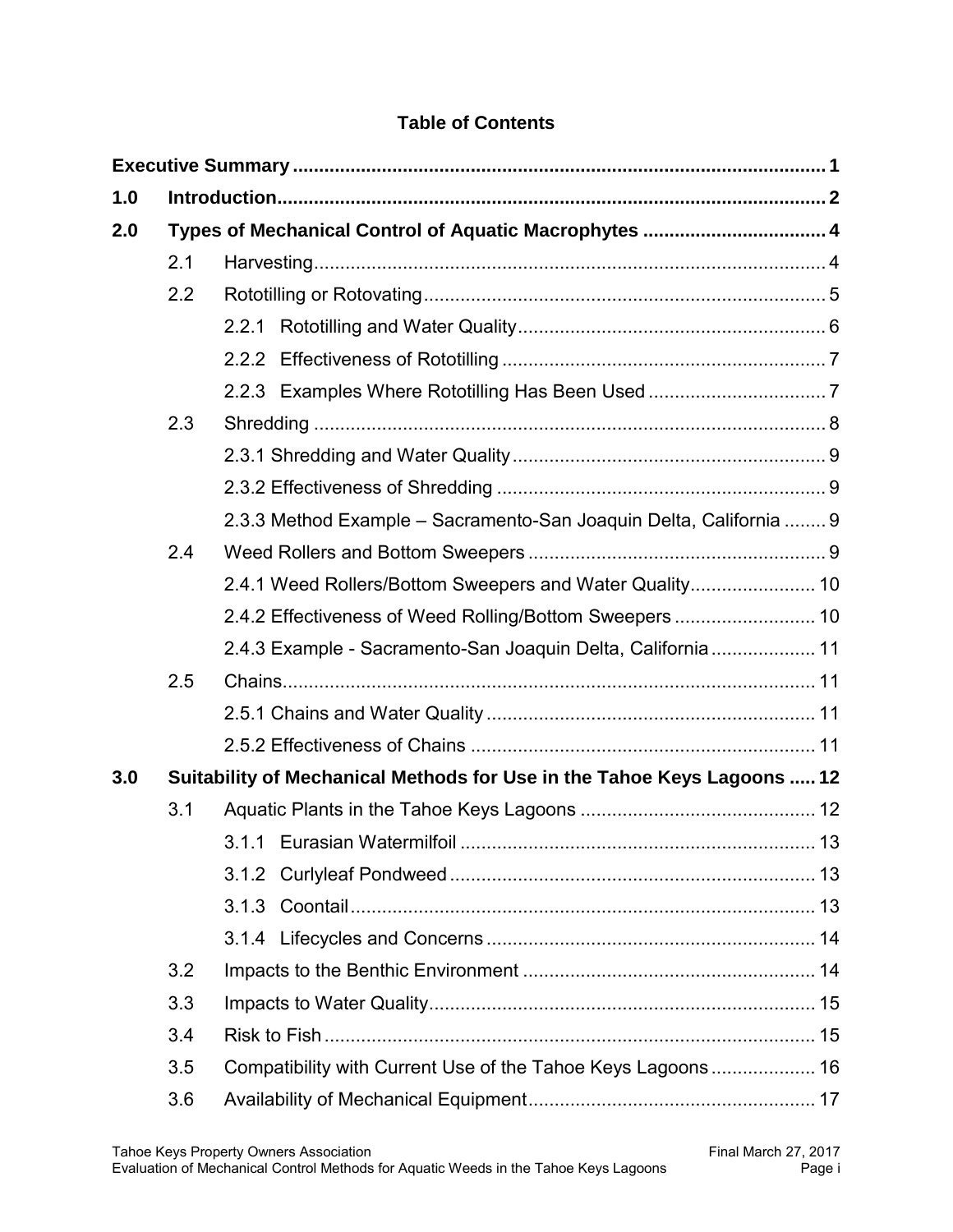# **List of Figures**

# **List of Tables**

| Table 1. Section Location of Suitability Parameters in Summary12 |  |
|------------------------------------------------------------------|--|
|                                                                  |  |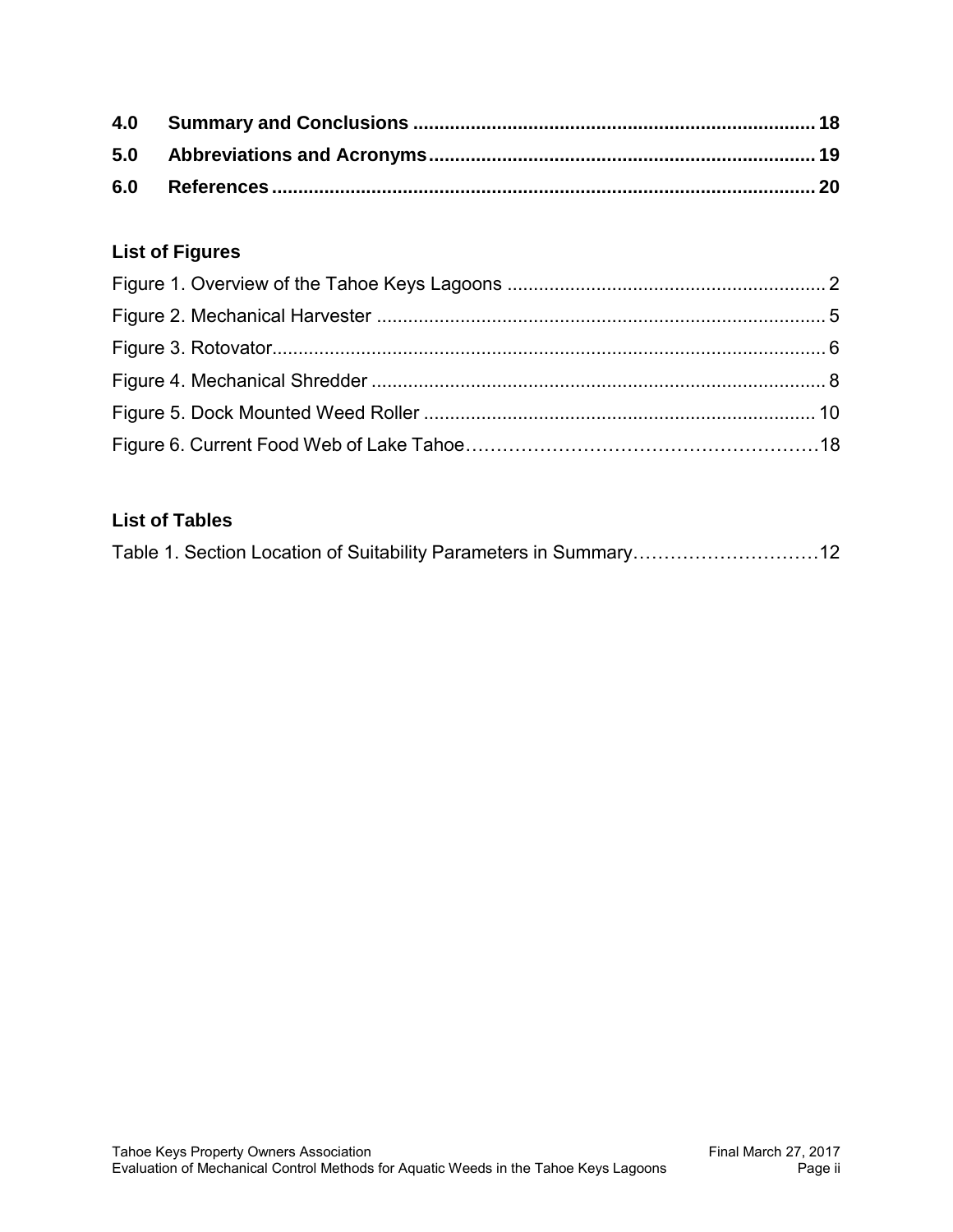#### <span id="page-4-0"></span>**EXECUTIVE SUMMARY**

The Tahoe Keys Property Owners Association (TKPOA) researched a variety of alternative aquatic weed control methods during the 2016 growing season. Alternative mechanical methods were part of this analysis, including mechanical harvesting, rotovating, weed rolling, bottom sweeping, chains, and shredders.

Of these methods, the most plausible for utilization in the Tahoe Keys lagoons includes harvesting, rotovating, and weed rolling. Mechanical harvesting has been occurring in the Tahoe Keys since the 1980's. Both rotovating and weed rolling affect turbidity in the treated area, by either tilling the sediment or disturbing the top layer of the sediment to remove aquatic weeds.

The information collected from the research conducted during 2016 will help determine future control methods used for management of aquatic macrophytes in the Tahoe Keys lagoons and will also be included in the TKPOA Integrated Management Plan (IMP) update.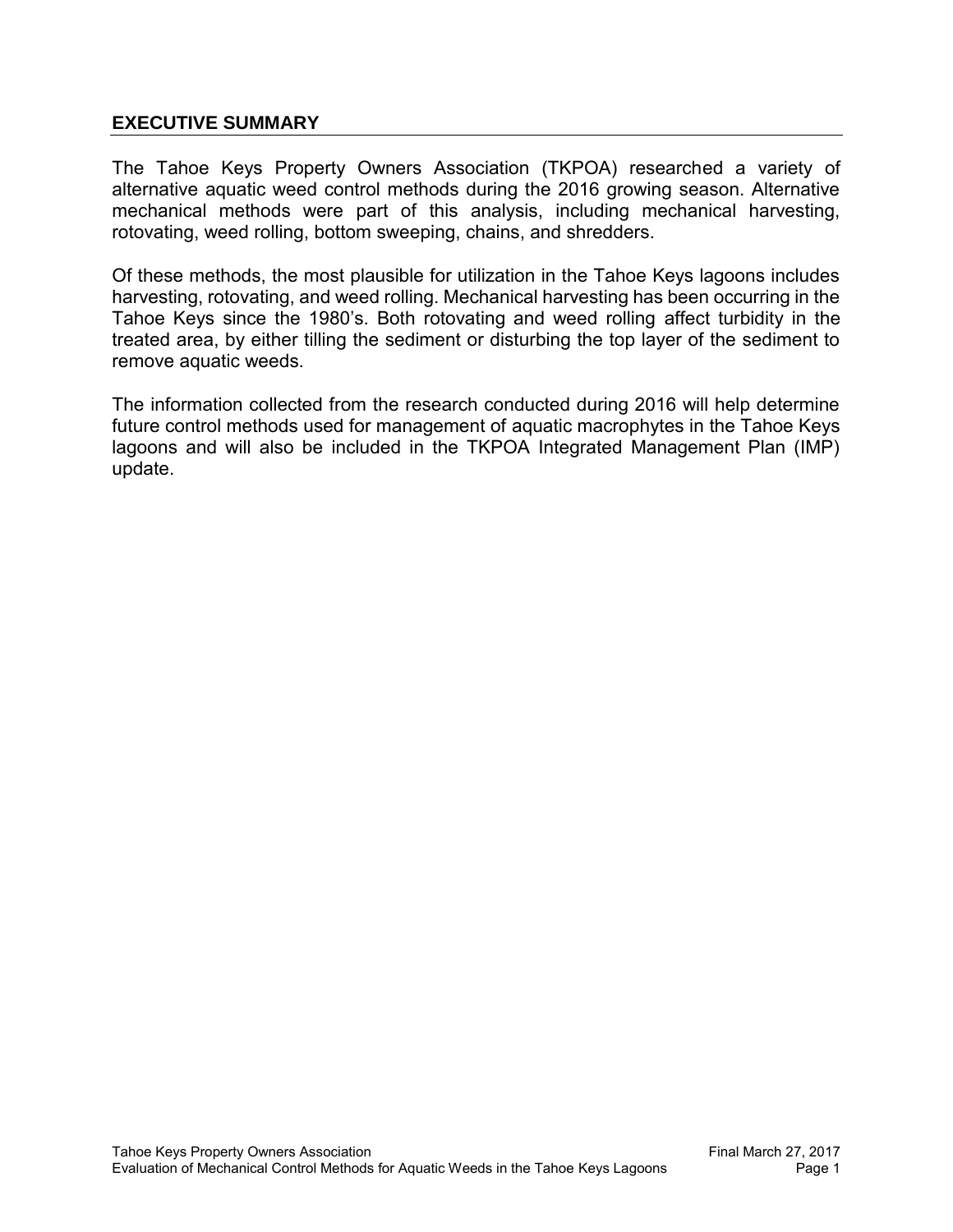#### <span id="page-5-0"></span>**1.0 INTRODUCTION**

The Tahoe Keys is a residential and commercial development along the south shore of Lake Tahoe, California. The Tahoe Keys provides direct access to Lake Tahoe through two main channels that also connect with a series of smaller lagoons within the development. The Tahoe Keys is comprised of three water features: the Lake Tallac Lagoon (a storm water collection basin for South Lake Tahoe), the Main Lagoon (western water access for most residences of the Tahoe Keys), and the independent, separately owned Marina Lagoon (eastern water access for the Keys Marina, other commercial, and many townhome residences of the Tahoe Keys). Both the Main and Marina lagoons have direct connections to Lake Tahoe via the West and East channels, respectively. Figure 1 shows the locations of these water features.

<span id="page-5-1"></span>



The Tahoe Keys encompass 172 acres of waterways with 1,529 homes as well as townhouses, marinas, and a commercial center. Property in and around the Tahoe Keys lagoons is controlled by multiple landowners and waterway land ownership includes individual property owners, association ownership (e.g., TKPOA common property and Tahoe Keys Beach and Harbor Association), and commercial and governmental ownership. Through various agreements, TKPOA maintains the waterways for boating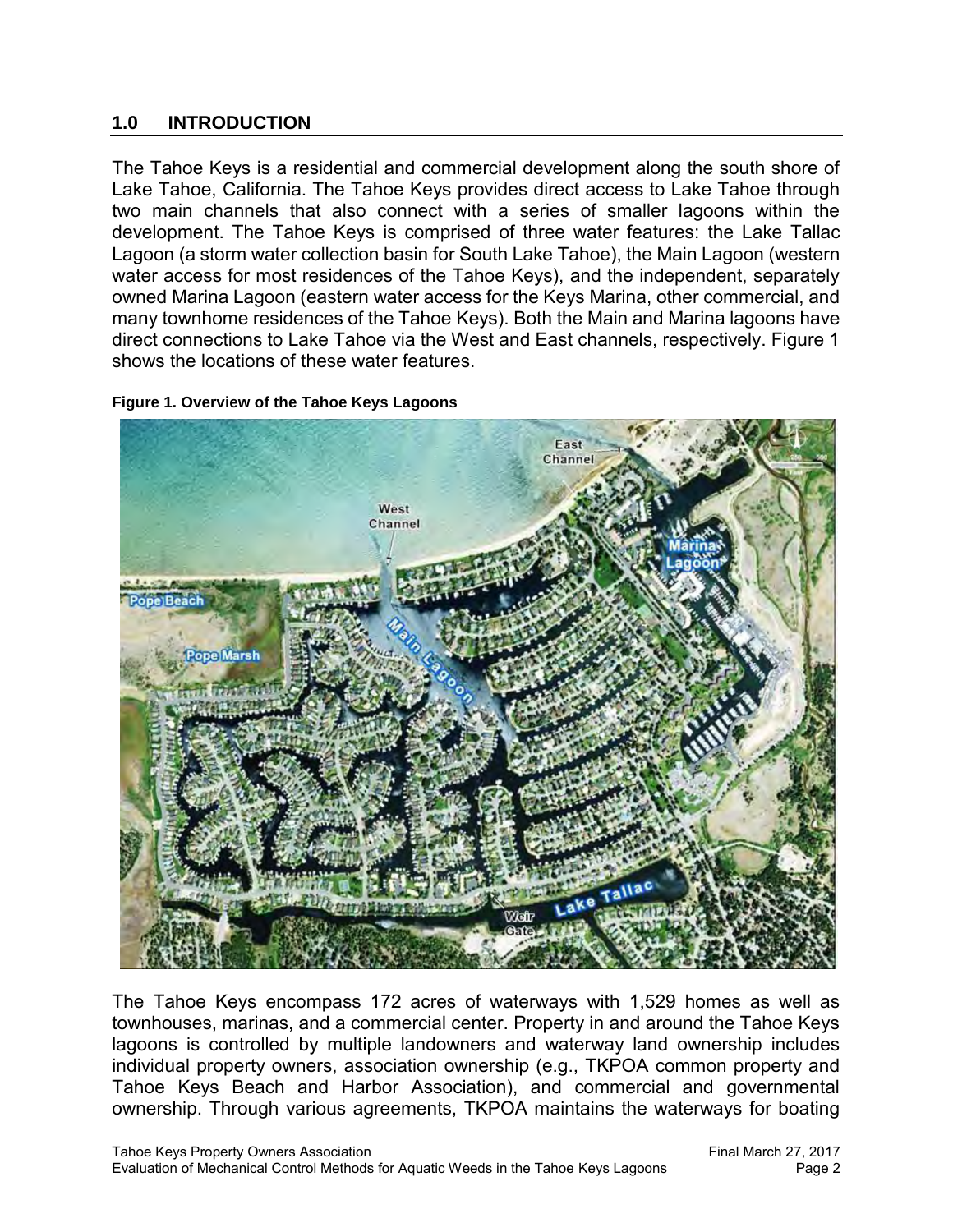and other recreation. This ownership pattern adds management complexity. TKPOA has no legal or other authority to require others to participate in the Integrated Management Plan or implement best management practices.

Since the 1980's, the Tahoe Keys lagoons have had an increasing problem with the growth of aquatic plants, also referred to as aquatic macrophytes, to the extent that the growth of these plants are significantly impacting the aquatic ecosystem, private and commercial boating, other recreation, and the aesthetics of the Tahoe Keys. The three macrophytes of greatest concern are the non-native Eurasian watermilfoil (*Myriophyllum spicatum*), curlyleaf pondweed (*Potamogeton crispus*), and the native coontail (*Ceratophyllum demursum*). While aquatic plants are generally beneficial to aquatic ecosystems, providing habitats and nutrients for benthic invertebrates, fish, and waterfowl, unchecked proliferation of invasive species can be harmful and leads to monocultures that crowd out native plants and host non-native fish species. These aquatic plants present risks to swimmers, wrap around boat propellers, impair water quality, and can be carried to other parts of Lake Tahoe by boats, waterfowl, and winds.

Until the 1980s, the waterways were largely clear with only native plants. Harvesting was not necessary. In the 1980s, Eurasian watermilfoil became well-established, requiring the start of harvesting. Eurasian watermilfoil expanded rapidly and was followed in 2003 by the first appearance of curlyleaf pondweed. Today, the lagoons are more than 90 percent infested with the invasive plants. TKPOA now must harvest the boating channels June through September every year to maintain 3 to 5 feet of navigational clearance.

In 2016, the TKPOA completed the IMP for Aquatic Weeds to fulfill the obligations of the Waste Discharge Requirements (WDRs) issued by the Lahontan Regional Water Quality Control Board (LRWQCB). The IMP describes how to combine the currently approved methods of aquatic plant control to manage the growth of the invasive weeds as effectively as possible. As part of the IMP, TKPOA proposed to investigate in detail additional methods of aquatic plant control including researching mechanical control of weeds.

This paper reviews the primary categories of mechanical methods used to control aquatic weeds: harvesting; rototilling or rotovating; and weed rollers, bottom sweepers, and chains. These methods are described in terms of level of control, length of time control lasts, and effects on the aquatic habitat. Mechanical methods have been studied and critiqued at different levels, associated with how widespread their use is. Impacts on categories such as benthic habitat and water quality for studies conducted in a strict sideby-side comparison to determine the effectiveness of all available mechanical control methods has not been reported.

Some mechanical methods, such as harvesting, have been used for many years at various locations in the United States. The impacts of harvesting are well-documented. Other mechanical methods of control are used on a more limited basis and impacts under various conditions have not been as critically evaluated.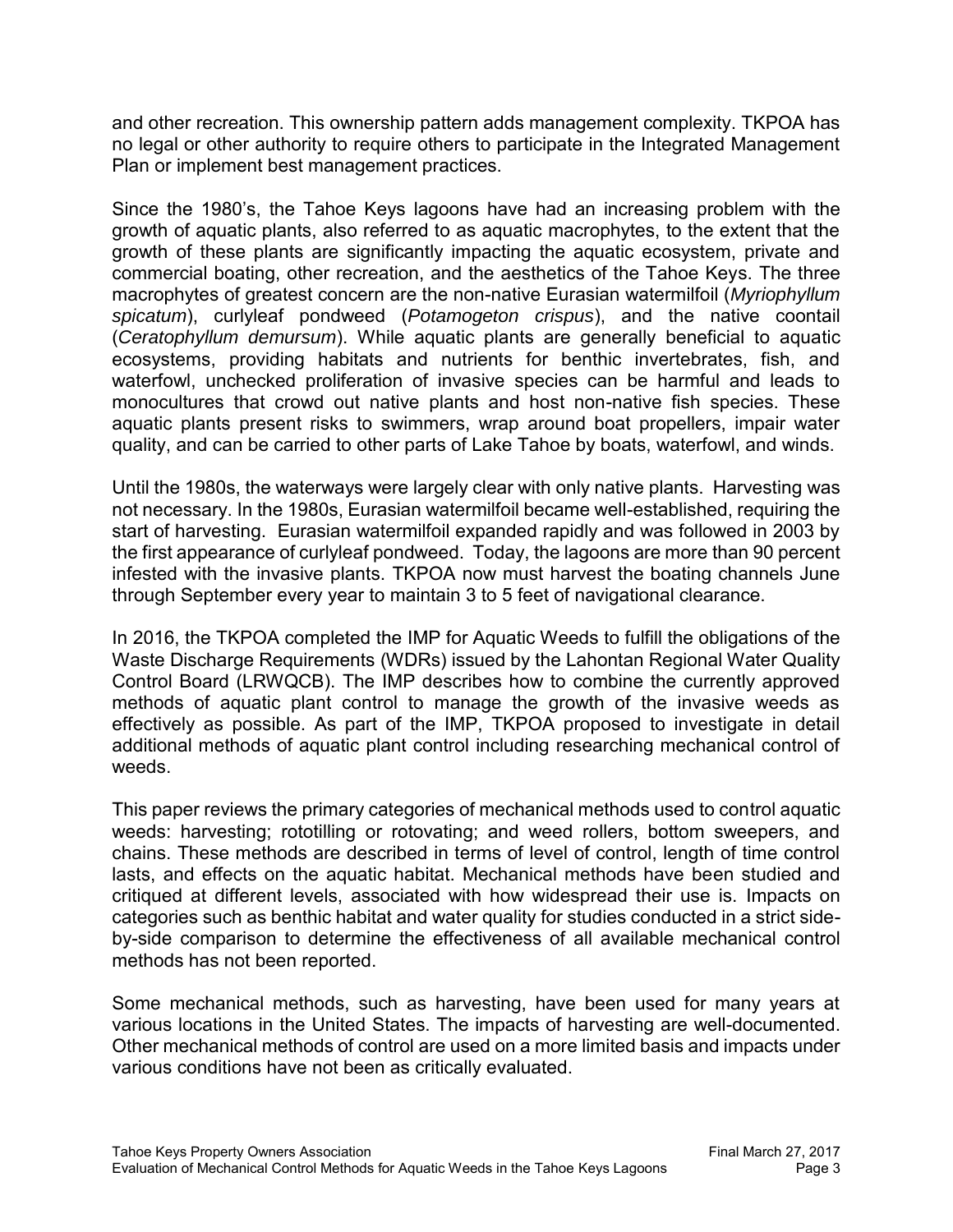# <span id="page-7-0"></span>**2.0 TYPES OF MECHANICAL CONTROL OF AQUATIC MACROPHYTES**

Mechanical control requires the use of specialized machinery that is designed to cut, dislodge or severely damage plants. Plants are cut at a specified depth and typically are removed off site. In some cases, cut plant fragments are masticated and left in place.

Mechanical methods are non-selective, meaning that all plants within the targeted area are subject to removal, cutting or other physical disruptions.

### <span id="page-7-1"></span>**2.1 Harvesting**

Aquatic plant mechanical harvesters are large machines that remove the upper portion of the aquatic plants, typically between five and ten feet below the surface of the water (see Figure 2). Cut weeds can be transferred to holding platforms and be taken to areas approved for disposal.

Harvesting is widely used and has been the primary means of control in the Tahoe Keys lagoons since the 1980s. Harvesting reports show that the amount of aquatic plants harvested in the Tahoe Keys lagoons has dramatically increased. This increase in harvested plant material is consistent with other surveys and reports that show a spread of the infestation. In Minnesota, a study of Lake Minnetonka reported that harvested areas had reduced biomass for approximately six weeks when compared to control areas, however the harvested areas had significantly higher growth rates for the remainder of the growing season (Crowell 1994).

Adverse environmental impacts of harvesting have been documented. There are reports that harvesting results in some fish, turtle, and invertebrate mortality. Furthermore, some researchers predict that removing plant material would reduce nutrient availability (SFEI 2004). Macrophytes found in littoral zones are often used as indicators of changes to nutrient concentrations in an aquatic ecosystem (Melzer 1999) and can also be utilized in biofiltration and the removal of heavy metals or excess nutrients from the water column (Engel 1990; Upadhyay et al. 2007). As the plants are harvested and fragments removed, the available nutrients typically released back into the water column during senescence and decay (Smith et al. 2000) for reuptake by algae or macrophytes are removed from the aquatic system.

Increased fragmentation of aquatic macrophytes by harvesting has been reported (TKPOA 2014), which is of particular concern for the invasive Eurasian watermilfoil which can easily reproduce from small fragments. After harvesting, the growth rate and resultant biomass of Eurasian watermilfoil increases when compared to unharvested areas (Crowell 1994). The increase in density is a direct result of removing the growing tips, or meristems, which forces more side growth from the remaining plant stems.

Harvesting is also used to control aquatic weeds where turbidity is a concern, such as in kokanee spawning areas, or where there is recreational boat traffic that would be impeded by other methods such as rototilling (Dunbar 2009).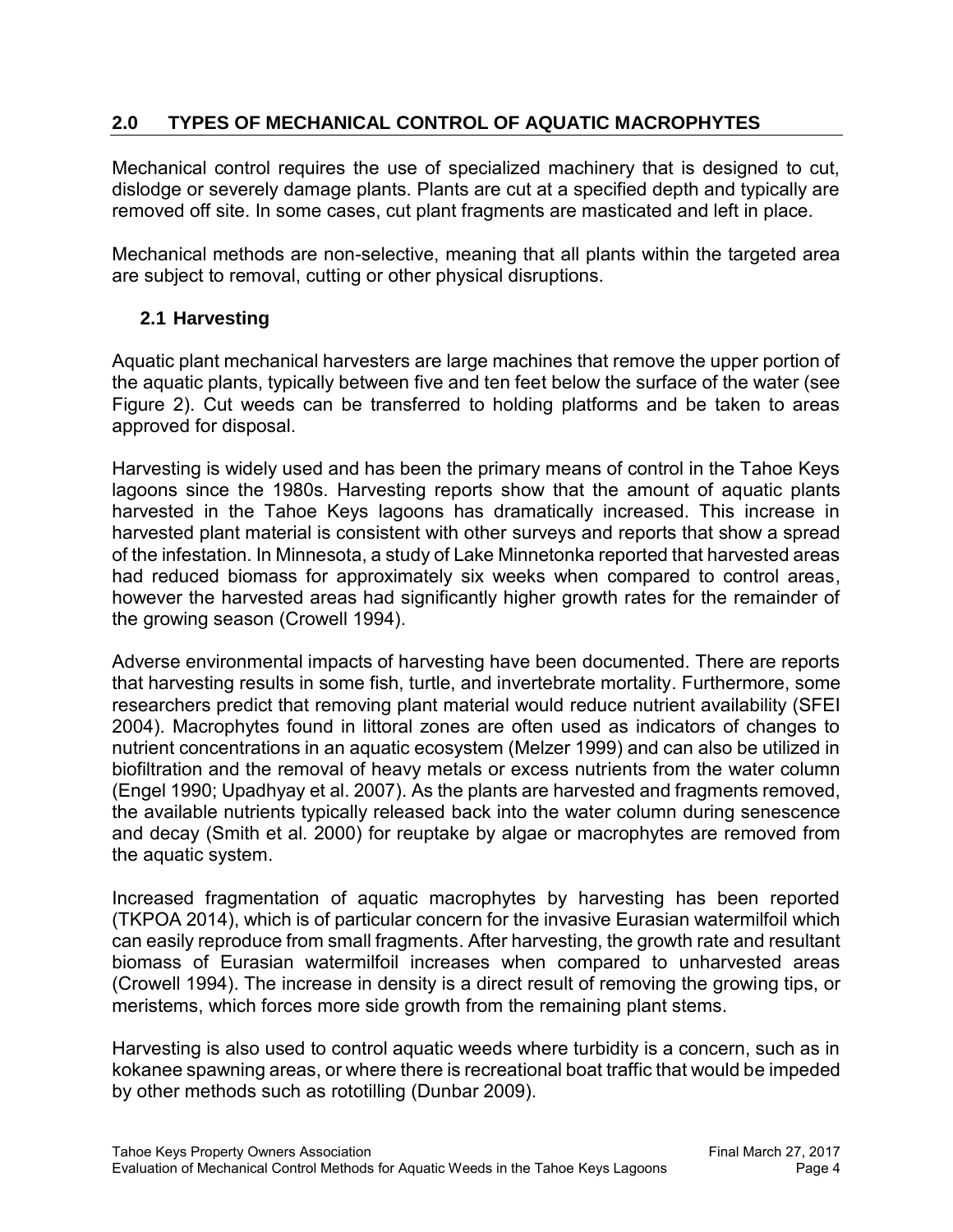#### <span id="page-8-1"></span>**Figure 2. Mechanical Harvester**



### <span id="page-8-0"></span>**2.2 Rototilling or Rotovating**

Rototilling underwater or rotovating describes underwater tillage of aquatic plants. Like tilling on land, rototilling tills the hydrosoil to remove plants, particularly roots and rhizomes. This requires specialized machinery that can access aquatic weeds either from shore, or more typically, from a barge. The depth that the unit tills depends on the size of the tines used and typically rotovators till eight to 10 inches into the sediment or hydrosoil. Rotovators are not usually fitted to collect fragments of plants or rhizomes created by tilling.

Rototilling is commonly used in British Columbia but is used less often elsewhere. In the Okanagan Basin, Eurasian watermilfoil is routinely controlled by rototilling in the fall and mechanical harvesting in the spring. Harvesting only is applied in areas where increased turbidity is a concern for impacts to the aquatic habitat. Specifications for rototilling include avoiding areas with known underwater obstacles such as underwater pipelines. Rototilling is scheduled in the Okanagan Basin for fall and winter when the Eurasian watermilfoil plants are dormant (Dunbar 2009).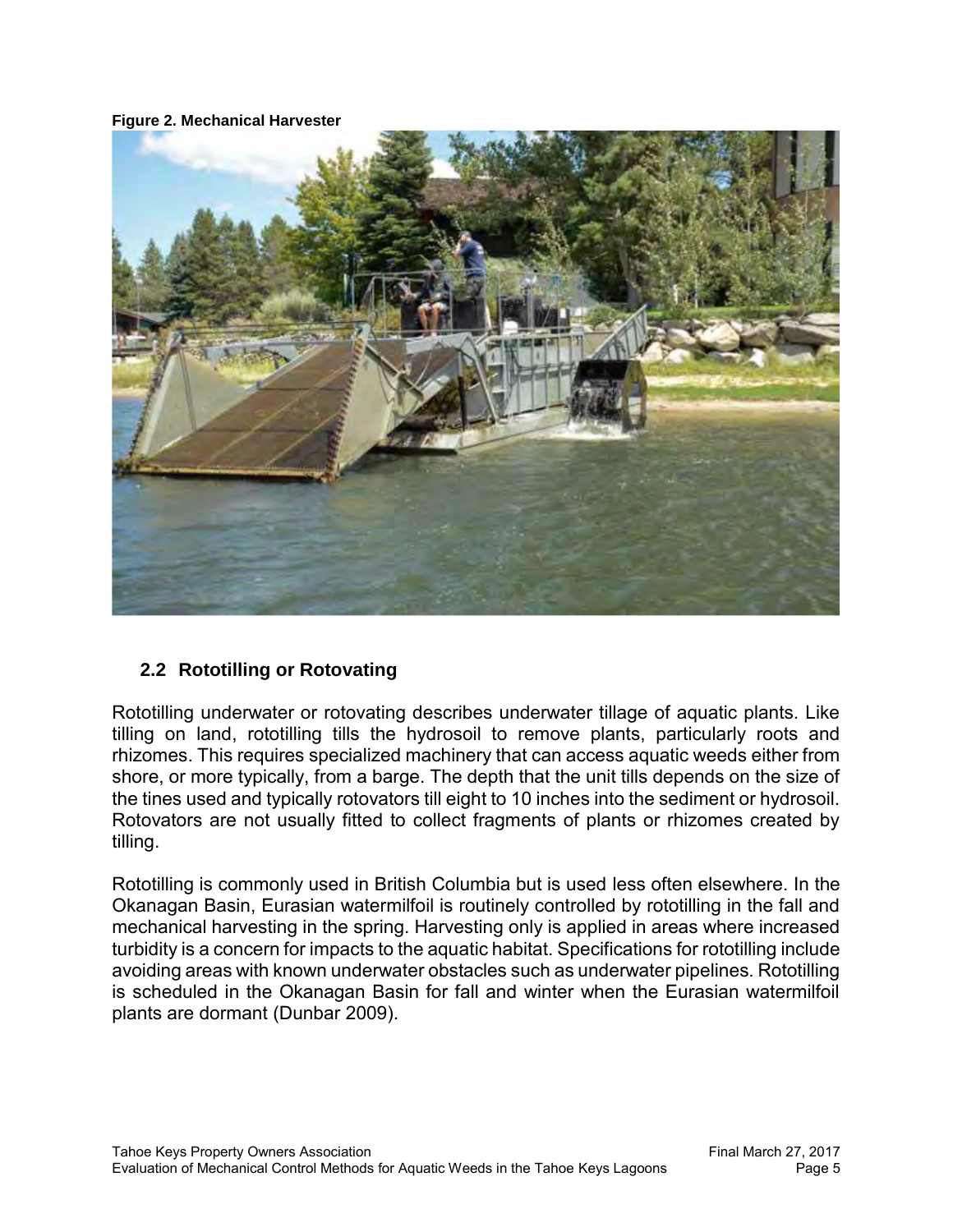#### <span id="page-9-1"></span>**Figure 3. Rotovator.**



Image Property of DK Environmental © 2014

The estimated cost to rotovate in the Tahoe Keys lagoons using the Aquamog is between \$15,000 and \$35,000 per acre (McNabb 2016), depending on site conditions/acreage.

#### <span id="page-9-0"></span>2.2.1 Rototilling and Water Quality

Tilling on land gives the advantage of clearing weeds for the intended crop and loosening and oxygenating the soil to promote plant growth. Topsoil particles can be lost when they become airborne. These same processes take place with underwater tilling: aquatic plants are removed, the hydrosoil becomes loosened, but instead of wind, water currents can move fine silt and sediment particles away from the rototilled area.

The Okanagan Basin Water Board Management Plan for Eurasian watermilfoil gives a thorough review of the impacts of rototilling on turbidity. The Okanagan Plan states that turbidity at the treatment site is high and that, with sandy hydrosoil, the turbidity is at background levels approximately 110 yards away. The Okanagan Basin Water Board has tried different methods to mitigate or contain the turbid water caused by rototilling, but has not found a truly satisfactory method that both reduces the levels of turbidity at and near the treatment site and which does not hinder treatment operations (Dunbar 2009).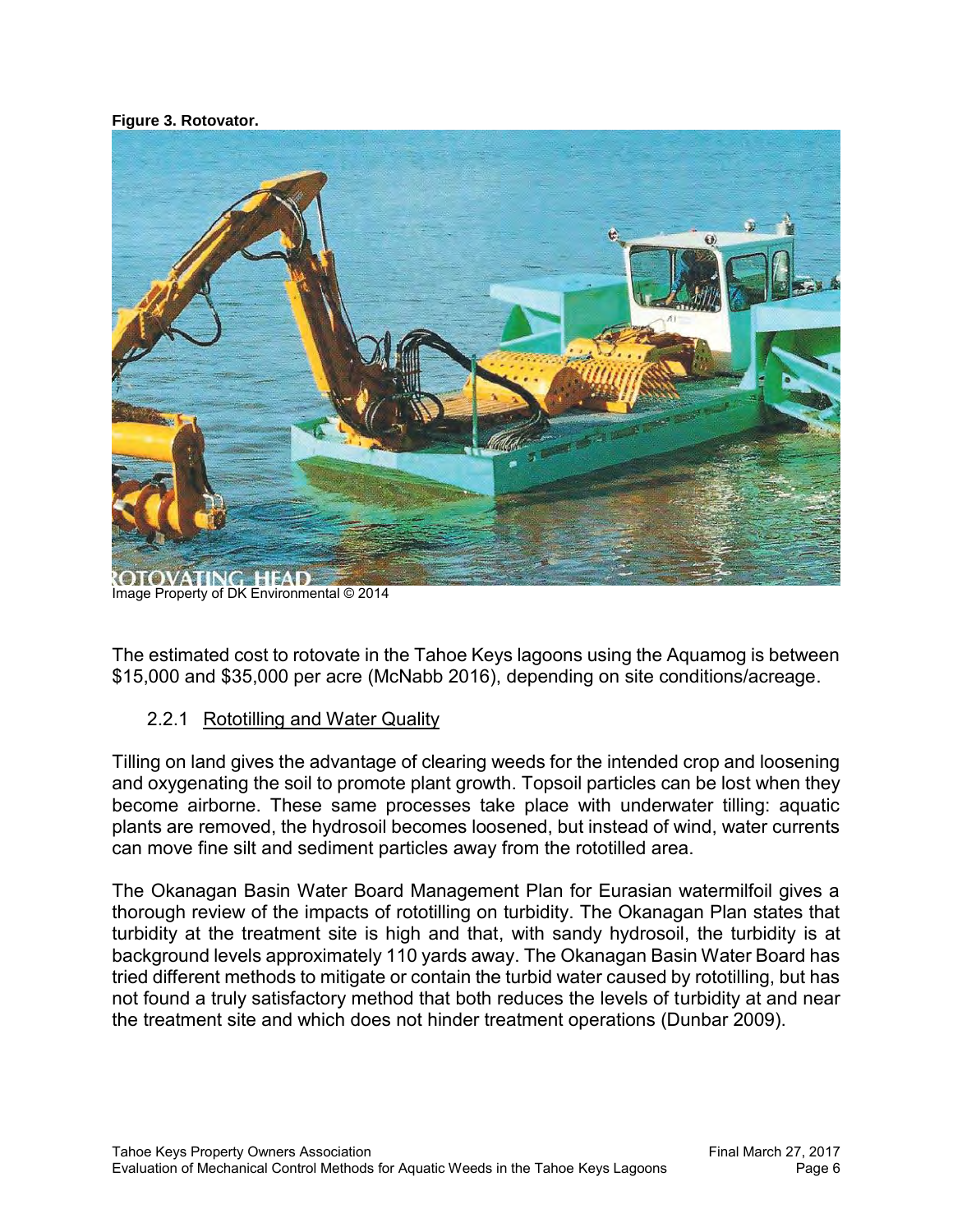# <span id="page-10-0"></span>2.2.2 Effectiveness of Rototilling

Rototilling can reduce the biomass of Eurasian watermilfoil by over 80% and the treated area can remain weed-free for a year or more (Dunbar 2009). Rototilling can encourage the growth of curlyleaf pondweed, if present, by reducing competition and encouraging the spread and sprouting of turions and seeds, which may not be removed with the roots of the aquatic macrophytes.

Depth of the tilling head or tines affects the results and, also, the cost of treatment. Underwater obstacles can limit the use of the rotovator. While duration of control can be up to a year or more, regrowth can be widespread as rototilling creates habitat, especially for rooted aquatic macrophytes (Chisholm 2007).

### <span id="page-10-1"></span>2.2.3 Examples Where Rototilling Has Been Used

### 2.2.3.1 Box Canyon Reservoir, Pend Oreille County, Washington

Rototilling has been used since 1986 to remove Eurasian watermilfoil and curlyleaf pondweed in approximately 200 acres. Monitoring studies showed that stem densities decrease immediately after treatment by as much as 90%, but that densities return to pretreatment levels after a year or more. Control of curlyleaf pondweed has proven less successful and population levels have increased by approximately 20 times over pretreatment levels one year later. Overall, rototilling effectiveness has been variable. The method appears to promote re-infestation by fragmenting the plant and leaving behind plant propagules that re-establish in the treated area. Rototilling removes plant cover for fish, results in changes in water temperature, light penetration, and dissolved oxygen levels (Pend Oreille 2005).

### 2.2.3.2 Okanagan Lakes Chain

The Okanagan Basin Water Board (OBWB) has been responsible for controlling Eurasian watermilfoil in the Okanagan lake system since the 1970s. Rototilling takes place during fall when plants are in or near the dormant phase and when there is reduced volume of plant material that can entangle the machinery. The rototilling machines are custom designed and built locally for the OBWB (Dunbar 2009).

Rotovating occurs every 18 to 24 months, with roughly 200 acres treated per year (Pend Oreille County 2005). The rotovating arm is lowered up to 4.5 meters and multiple passes are often required in order to fully remove roots and rhizomes from the treatment area (Dunbar 2009). Typically, rotovating removes all plants following multiple passes. For example, in 1986 stem density following treatment using rotovating decreased from 90% to 63% (Gibbons 1988). However, regrowth of aquatic macrophytes, such as Eurasian watermilfoil, in treated areas is often unpredictable and uneven (Dunbar 2009), with revegetation of mainly milfoil and curlyleaf pondweed occurring after one year (Pend Oreille 2005).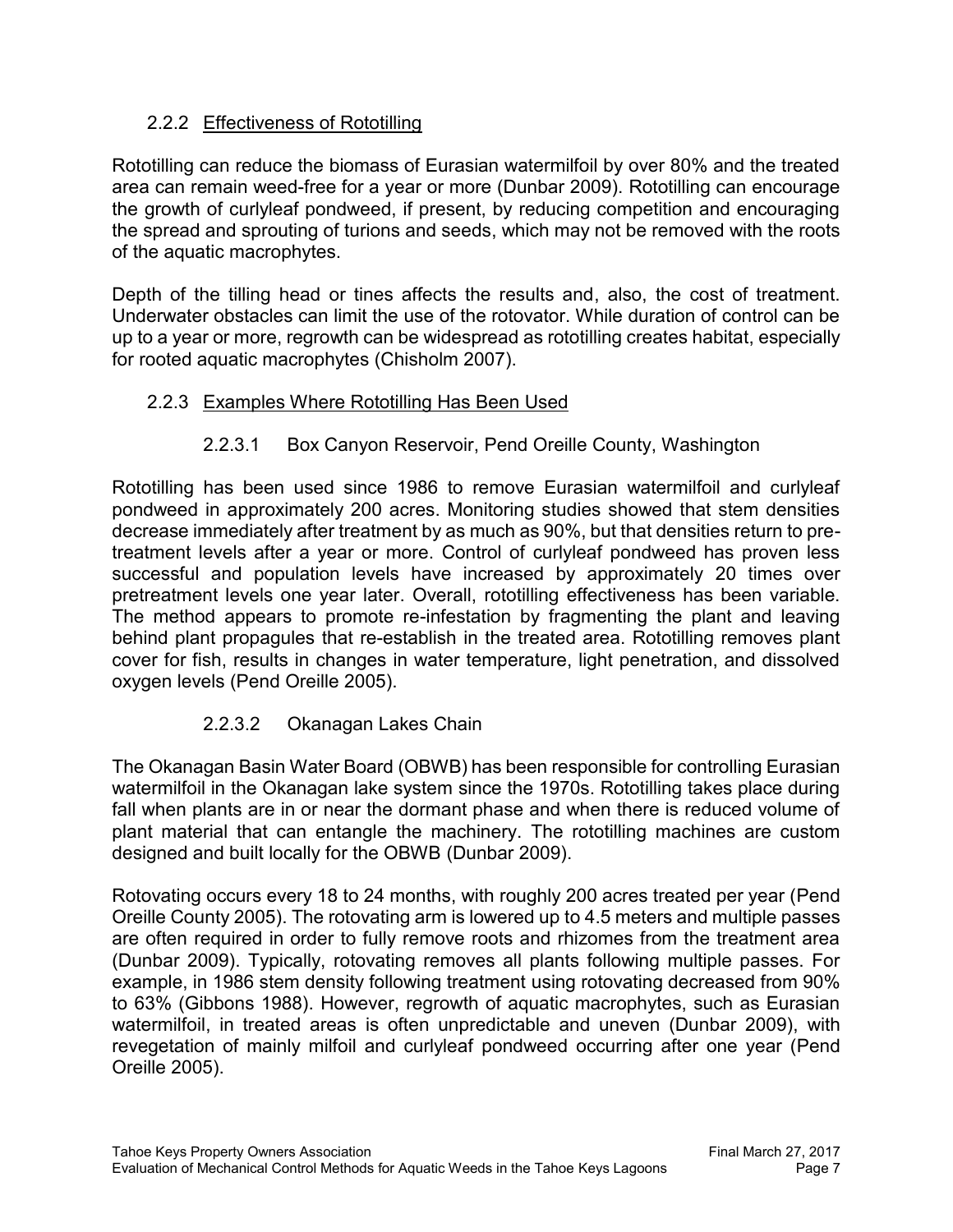### <span id="page-11-0"></span>**2.3 Shredding**

This method of aquatic weed control is used to manage both submerged and emergent weeds that restrict navigation or flood control in waterways. Cutters are mounted on small barges which are more maneuverable than larger, traditional harvesters. The equipment shreds the weeds with front-mounted cutters and removes the resultant detritus from the water. However, shredders cannot completely eradicate weeds, because roots, rhizomes, seeds and turions are left behind to grow (USACE 2012).

<span id="page-11-1"></span>

**Figure 4. Mechanical Shredder**

Image Property of Reedman Services Ltd. © 2013

Recent concern regarding the spread of aquatic weeds via viable plant fragments led to the development of shredders capable of grinding or crushing fragments into pieces that are no longer believed viable. These machines are not easily obtained for commercial use (Madsen 2000).

According to a study conducted in the San Joaquin Delta in the early 2000's, the cost of one mechanical shredder is between \$11,500 and \$19,100 and the per acre treatment cost is between \$200-900 (Greenfield et al. 2006).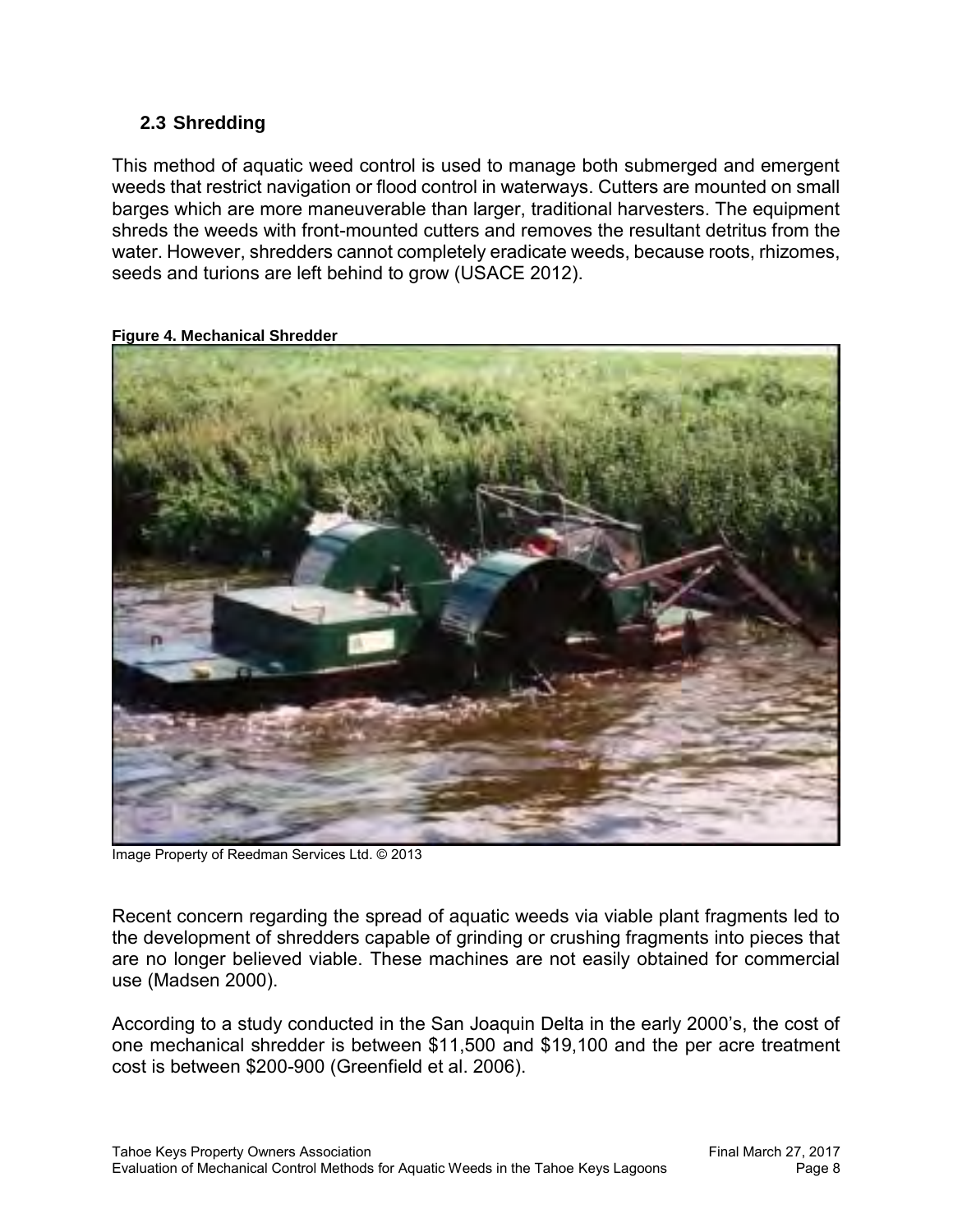## <span id="page-12-0"></span>2.3.1 Shredding and Water Quality

The shredding of aquatic weeds without the removal of created debris may lead to nutrient cycling directly into the water column via decomposition of fragments (James et al. 2002). Shredding can cause the resuspension of sediment, decomposition of plants in the lake, and floating plant material. However, the amount of nutrients released into the water column is small relative to other sources, including runoff and atmospheric deposition (Madsen 2000).

# <span id="page-12-1"></span>2.3.2 Effectiveness of Shredding

Shredding is a non-selective short term management method. Generated fragments, unlike with mechanical harvesting, are not collected. The maneuverability of the barge in comparison with a mechanical harvester is advantageous. Shredders are therefore able to more accurately pinpoint and target smaller vegetation populations than mechanical harvesters (USACE 2012). Shredding provides immediate relief from dense populations of aquatic weeds. However, the generation of viable fragments limits management.

# <span id="page-12-2"></span>2.3.3 Method Example – Sacramento-San Joaquin Delta, California

The Sacramento-San Joaquin Delta (Delta) is an inverted river delta, narrowing at its ocean point and branching progressively inland, and located on 1,150 square miles of floodplain that is fed primarily by the San Joaquin and Sacramento Rivers. The Delta is a tidal system composed of a network of lakes, sloughs, and channels that experiences a large water exchange every six hours. Water hyacinth was introduced to the Delta almost 100 years ago, and is too well of an established species for eradication (SFEI 2007).

In 2003 and 2004, two mechanical shredders were evaluated with respect to water hyacinth control and impacts on water quality. Both treatment events resulted in a significant reduction in water hyacinth but also had many viable fragments remaining following treatment. Nutrient concentrations in the water near the treatment sites increased. Specifically, orthophosphorus values in one site almost doubled and total phosphorus values at all sampled sites increased almost five-fold. Values for dissolved organic carbon doubled and Total Kjeldahl Nitrogen also increased, however, values were not statistically significant. Biological oxygen demand showed a significant increase and sustained these increased levels for several weeks following shredding operations (SFEI 2007).

# <span id="page-12-3"></span>**2.4 Weed Rollers and Bottom Sweepers**

These devices are dock-mounted, electrically-driven systems that use a rotating arm (up to 30 feet long) that rolls or drags along the sediment, moving forward and backwards in a 270-degree arc compressing sediment and plants. The system is usually installed and operated in early spring so that the rotating arm can periodically sweep over newly sprouted plants, thus maintaining a relatively clear area beneath the path of the sweeper. It is recommended that rollers be used once a week for sufficient plant control (SFEI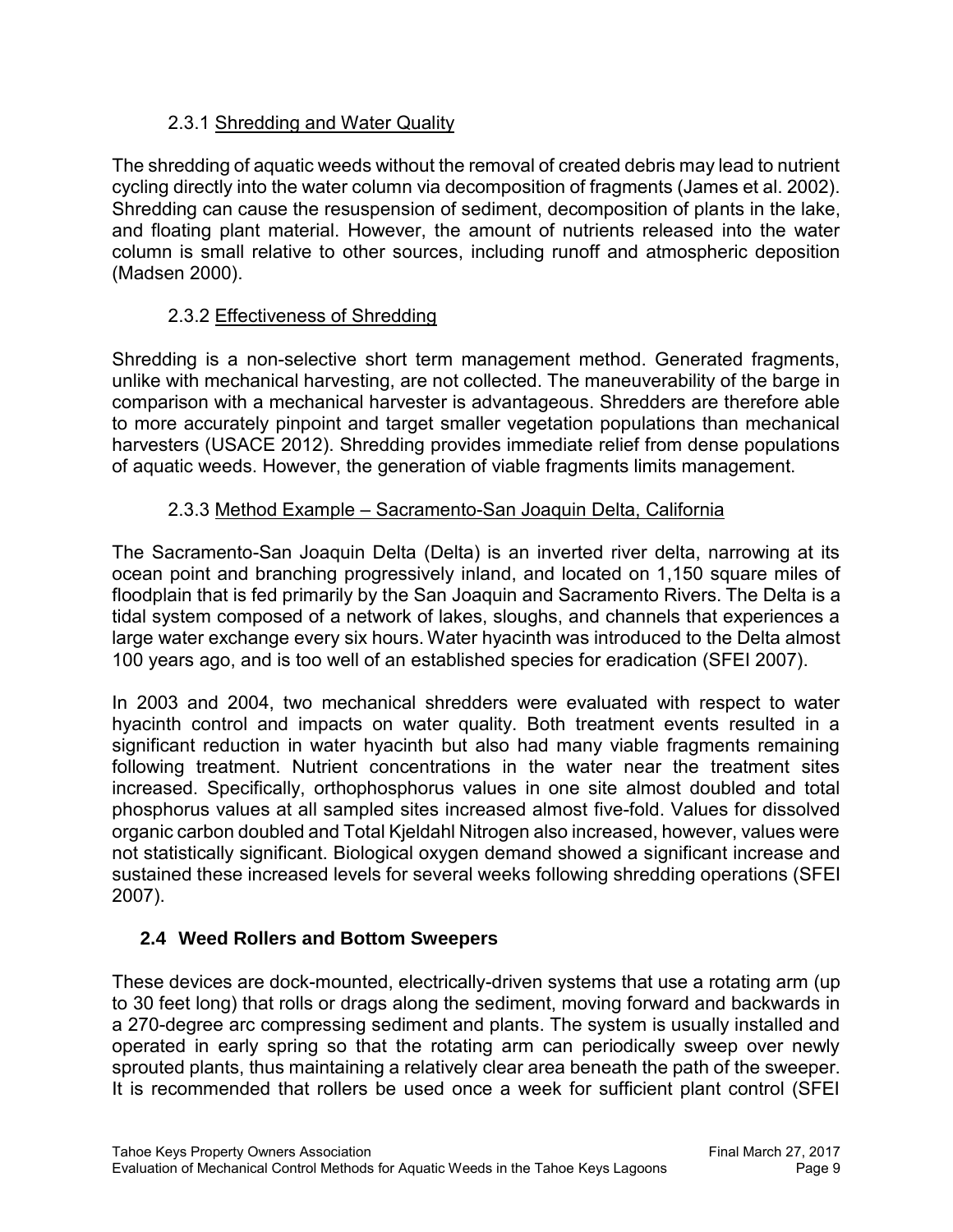2004). Bottom sweepers can provide relief from aquatic plants in small areas adjacent to docks. They require a fixed mounting surface, such as a pier or dock.

<span id="page-13-2"></span>

**Figure 5. Dock Mounted Weed Roller**

Image Property of Weeders Digest ©2016

The individual cost of one dock-mounted weed roller is roughly \$4,000 per unit. Purchase of a sweeper system is approximately \$2,000 and can cover an area of approximately 1,360-4,160 sq. ft. (SFEI 2004).

### <span id="page-13-0"></span>2.4.1 Weed Rollers/Bottom Sweepers and Water Quality

Similar to Rotovating, topsoil particles are lost when they become suspended in the surrounding water column as the Weed Roller or Bottom Sweeper moves across sediment. This disruption of the upper layers of sediment results in increased turbidity levels, as well as the production of viable plant fragments, and disturbs bottom-dwelling organisms and spawning fish (SFEI 2004). Higher levels of turbidity scatter more light and can cause a reduction in photosynthetic activity and lower the concentration of oxygen in the water body (Lenntech 2016). The extent to which this method affects water quality has not been thoroughly investigated.

### <span id="page-13-1"></span>2.4.2 Effectiveness of Weed Rolling/Bottom Sweepers

In general, weed rollers and bottom sweepers are a relatively new form of aquatic weed control method that has not been fully tested with respect to the level of viable plant fragments created from their use. It is recommended that these devices, once installed, are used weekly. The rollers travel along a pivot point which allows a 270-degree arc as well as the ability to be used in a variety of substrate types (AERF 2009). Repeated use leads to weakened plants, and eventual plant death with effects seen within the first week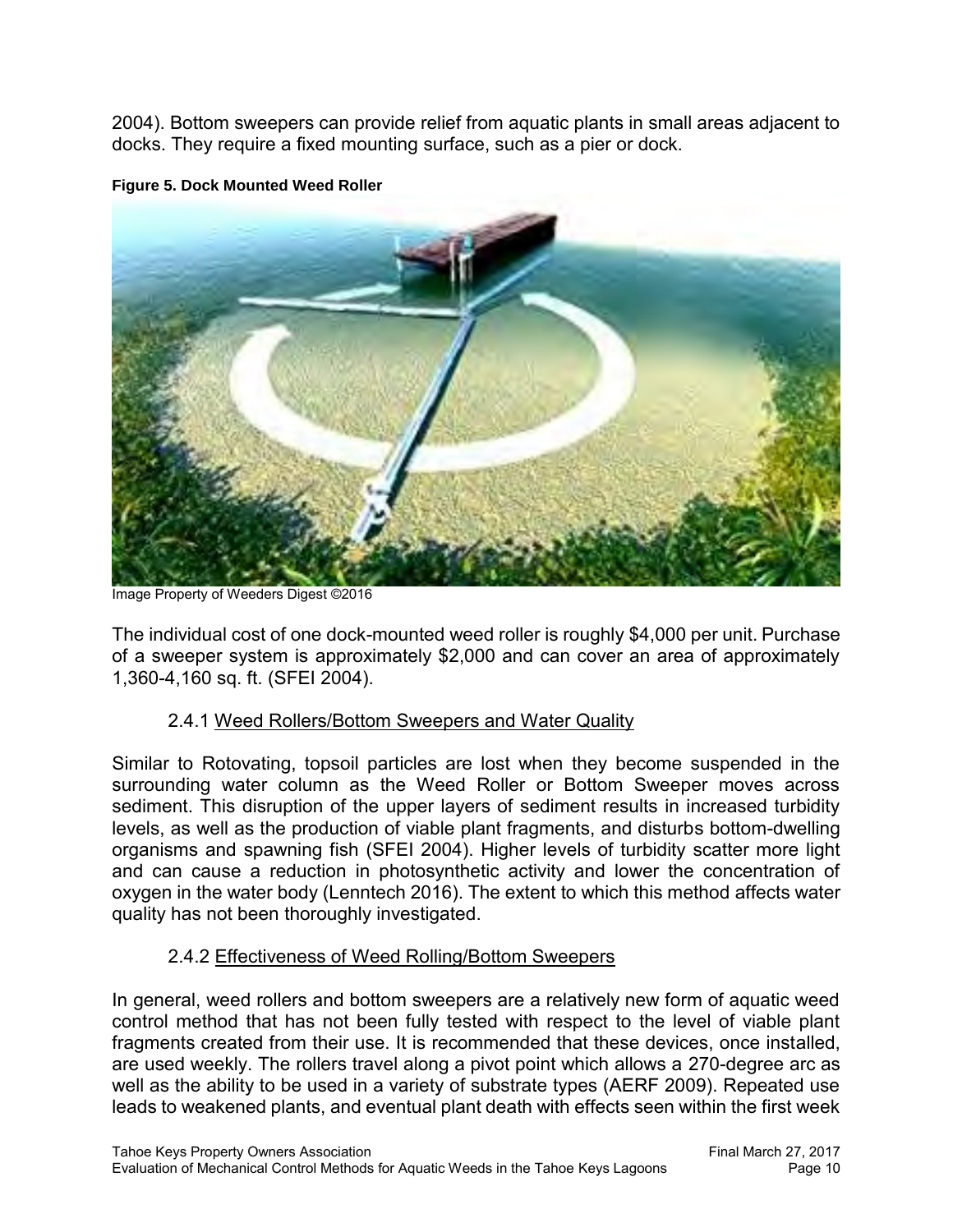of treatment (SFEI 2004). These devices are only effective at managing smaller areas individually.

Installation of either weed rollers or bottom sweepers to docks in the Tahoe Keys lagoons is possible, but likely not feasible. There are a total of 979 docks in the Tahoe Keys, many of which are privately owned. At a minimum, the purchase of one device for the installation of one at each dock would reach close to \$2 million to \$4 million.

# <span id="page-14-0"></span>2.4.3 Example - Sacramento-San Joaquin Delta, California

Two Weed Rollers (Lake Maids™), 20-foot and 36-foot, were tested in the Delta at two different marinas. Plant populations in both treatment areas were mainly composed of coontail and Brazilian elodea. The Lake Maids™ were left to operate 24 hours a day for a total of ten days. Water quality and generated plant fragments were monitored during the treatment period.

Overall, the plant population at each marina was significantly decreased following treatment with Lake Maids™. Statistical analysis showed that there were no significant changes in water chemistry after treatment. This may be due to the fact that Lake Maids™ utilize a loosely attached rake to scrape macrophytes and have limited to no direct contact with the sediment. During the test, plant fragments were present, however, after two days' fragmentation of plants greatly increased (David et al. 2006).

## <span id="page-14-1"></span>**2.5 Chains**

This method is a non-selective control method most commonly used to clear canal or channel systems by shearing all vegetation off the bottom. A chain, heavy enough to reach the bottom of the water column, is strung across the channel and is then dragged along the bottom, most often by trucks or tractors. This method requires unobstructed paths on both sides of the canal that allows the trucks or tractor to drag the chain for a relatively long distance (USACE 2012).

The estimated cost for the necessary materials for this method is at least \$2,000, which excludes equipment, vehicle and labor.

### <span id="page-14-2"></span>2.5.1 Chains and Water Quality

The dragging of heavy chains along the bottom of a channel or canal causes an increase in turbidity by stirring sediment as well as disturbing the aquatic species living in the treated area (USACE 2012).

### <span id="page-14-3"></span>2.5.2 Effectiveness of Chains

This method is effective in storm water and irrigation canals that have a relatively low water level and easy access from lands adjacent to the entire water surface. As the chain must be dragged through the water on either side by a vehicle, the width of the selected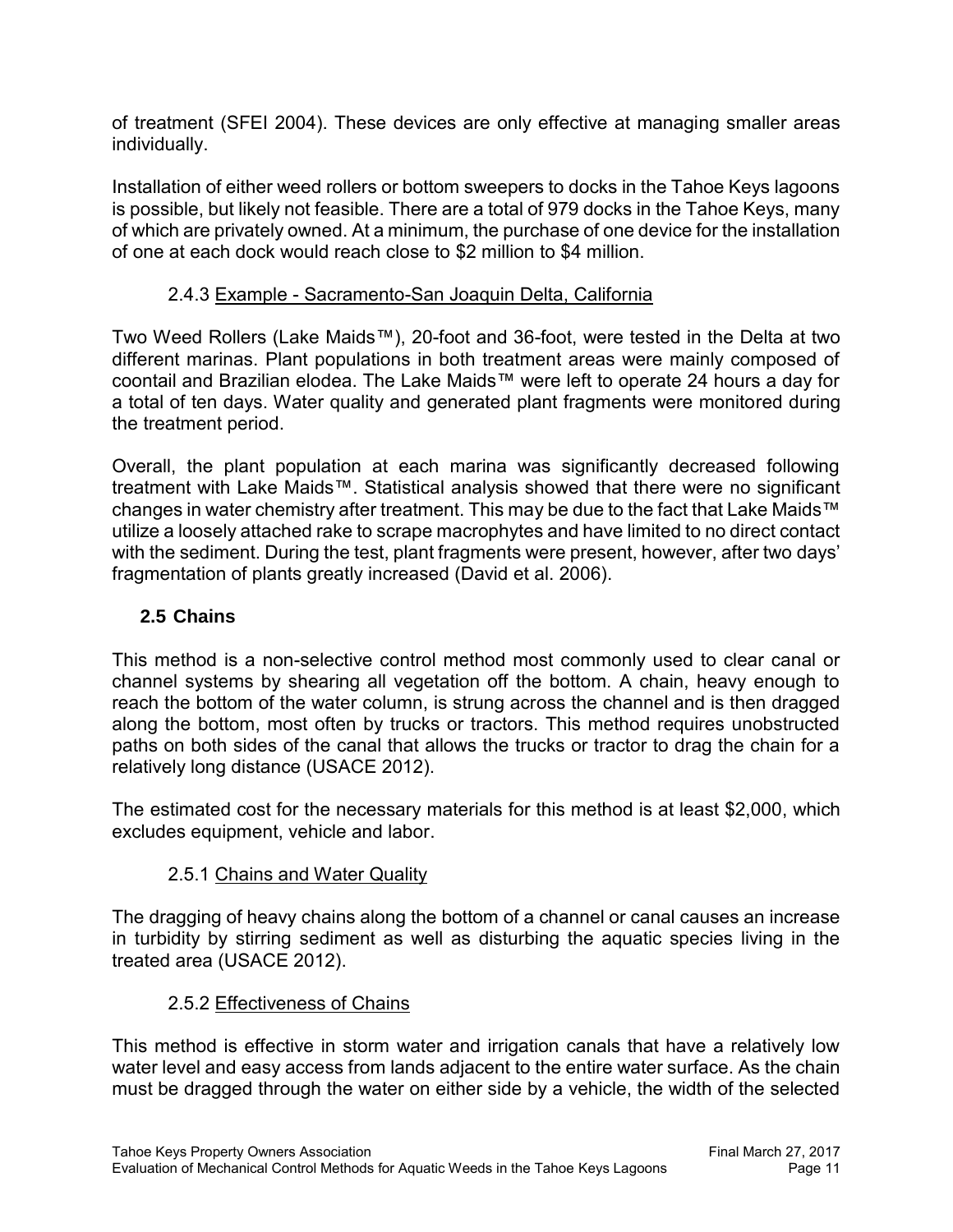site as well as obstacles along the shore are important to consider with respect to effectiveness (SFEI 2004).

### <span id="page-15-0"></span>**3.0 SUITABILITY OF MECHANICAL METHODS FOR USE IN THE TAHOE KEYS LAGOONS**

The mechanical methods described here can provide immediate, short-term relief from aquatic vegetation posing problems to navigation or recreation. Harvesting results in short-term improvements, while rototilling has been reported to provide control for up to a year or more. All impact light penetration and remove plant cover for fish, which is true for any effective method of aquatic plant control.

Suitability of mechanical control methods was evaluated on the basis of the following parameters:

| <b>Section</b> | <b>Suitability Parameters</b>                                                                         |
|----------------|-------------------------------------------------------------------------------------------------------|
| 3.1            | How well does the method control the suite of aquatic invasive plants<br>prevalent in the Tahoe Keys? |
| 3.2            | What are the associated impacts to the benthic environment?                                           |
| 3.3            | What are the associated impacts to water quality?                                                     |
| 3.4            | What is the risk of fish kill?                                                                        |
| 3.5            | Is the method compatible with the current use and conditions of the<br>Tahoe Keys lagoons?            |
| 3.6            | Is the equipment available locally and are there professionals available<br>to use the equipment?     |

**Table 1.** Section Location of Suitability Parameters in Summary

# <span id="page-15-1"></span>**3.1 Aquatic Plants in the Tahoe Keys Lagoons**

In order to determine the suitability of the mechanical methods discussed in this report, it is important to reflect upon the development, growth, and lifecycle of the aquatic weeds found in the Tahoe Keys lagoons. The suite of invasive aquatic plants present in the Tahoe Keys lagoons includes Eurasian watermilfoil, curlyleaf pondweed, and coontail. Other aquatic macrophytes are present but comprise a smaller percentage of the aquatic plant population. The overall composition of the aquatic plant population varies from year to year which could be the result of changes in the growing conditions or due to unknown variables (TKPOA 2015).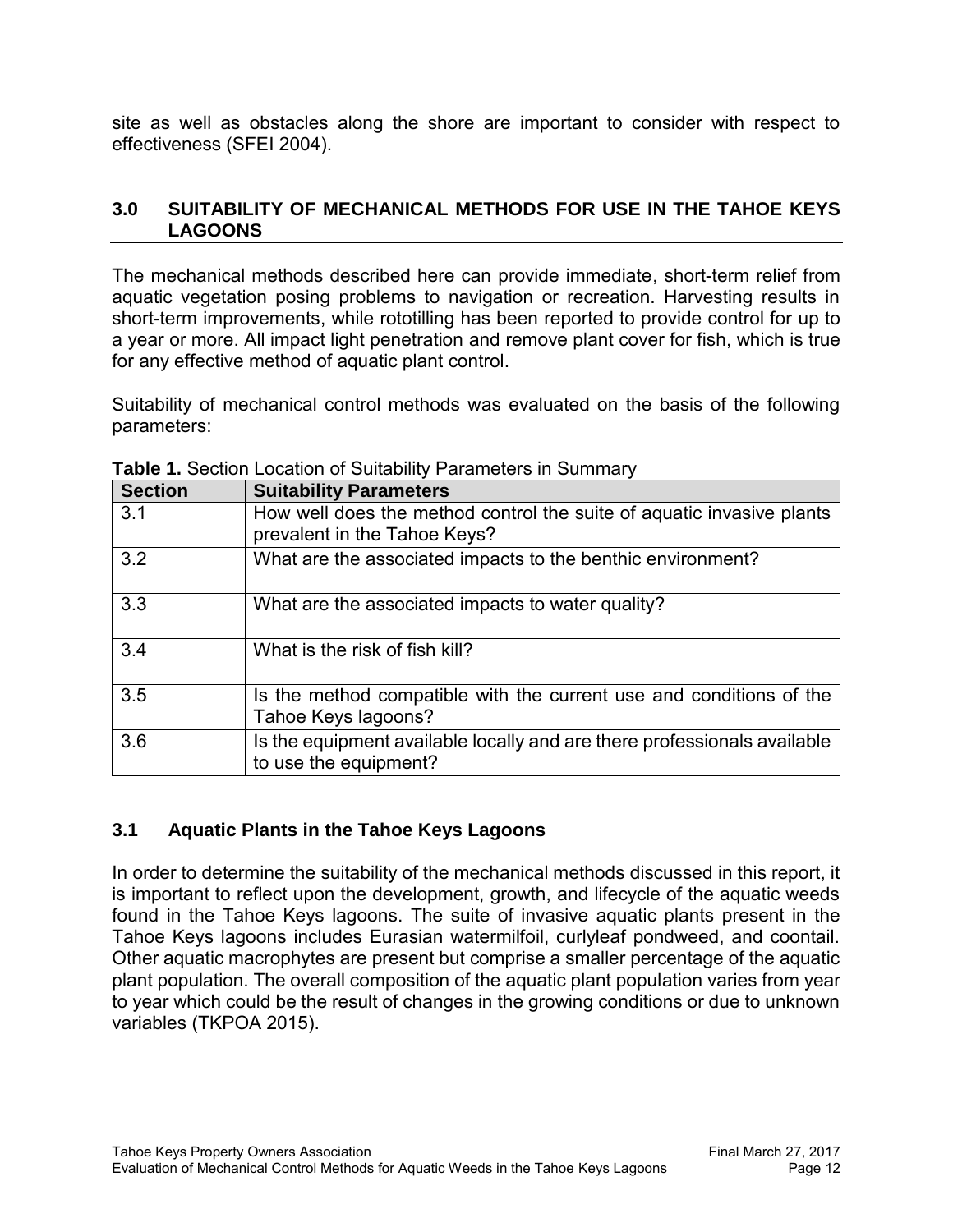# 3.1.1 Eurasian Watermilfoil

<span id="page-16-0"></span>Eurasian watermilfoil (*Myriophyllum spicatum*) is the most widespread aquatic invasive plant in the United States. The plant can form a dense canopy at the surface of the water, out-competing other aquatic plants. Eurasian watermilfoil is an evergreen perennial plant which roots in sediment and grows completely underwater, typically at 15-foot depth but has been found as deep as 30 feet. Flowers form on short stems above the water surface and flowers produce up to four nutlets or seeds on each flower. Eurasian watermilfoil can form numerous viable seeds which can disperse readily and can spread by forming new root crowns from rhizomes growing in the sediment.

Eurasian watermilfoil is very similar in appearance to the native aquatic species, northern watermilfoil (*M. sibiricum*) and hybridization between the two species can occur. Both species spread readily by stem fragments formed naturally by abscission from the main plant or by breakage caused by wave action or feeding by waterfowl.

# 3.1.2 Curlyleaf Pondweed

<span id="page-16-1"></span>Curlyleaf pondweed (*Potamogeton crispus* L.) is found in all of the lower 48 states and is considered naturalized throughout this range. Curlyleaf pondweed is a rooted perennial with a fast growth rate. The plant stem is very thin and long and dense infestations can entrap swimmers. Curlyleaf pondweed aggressively out-competes native submerged vegetation. Curlyleaf pondweed typically is found in more shallow waters at three to six feet depth but can be found in clear waters as deep as 20 feet. Curlyleaf pondweed reproduces primarily by turions and rhizomes but can also spread by stem fragments or seeds. Turions are modified reproductive buds that form prior to plant senescence in early summer. This species can overwinter thus giving these plants an advantage when temperatures rise and growth resumes in the spring.

Curlyleaf pondweed forms dense mats at the water's surface which inhibits navigation and recreation. The dense mats limit light from reaching native vegetation and can inhibit oxygen exchange along the water column. These conditions reduce the populations of fish or aquatic invertebrates and can create conditions that promote mosquito habitat by removing predators and obstructing water flow.

# 3.1.3 Coontail

<span id="page-16-2"></span>Coontail (*Ceratophyllum demersum*) is a native aquatic plant found nearly world-wide and throughout California up to 6,500 feet in elevation. In natural areas, coontail is considered beneficial and provides food and shelter to other aquatic species. However, it can develop very dense mats which inhibit water flow, interfere with recreation, and promote mosquito habitat.

Coontail is a submersed plant that lacks true roots. It can exist as a free-floating plant or it can form modified stems and anchor itself to other aquatic plants. Young plants readily detach from soil.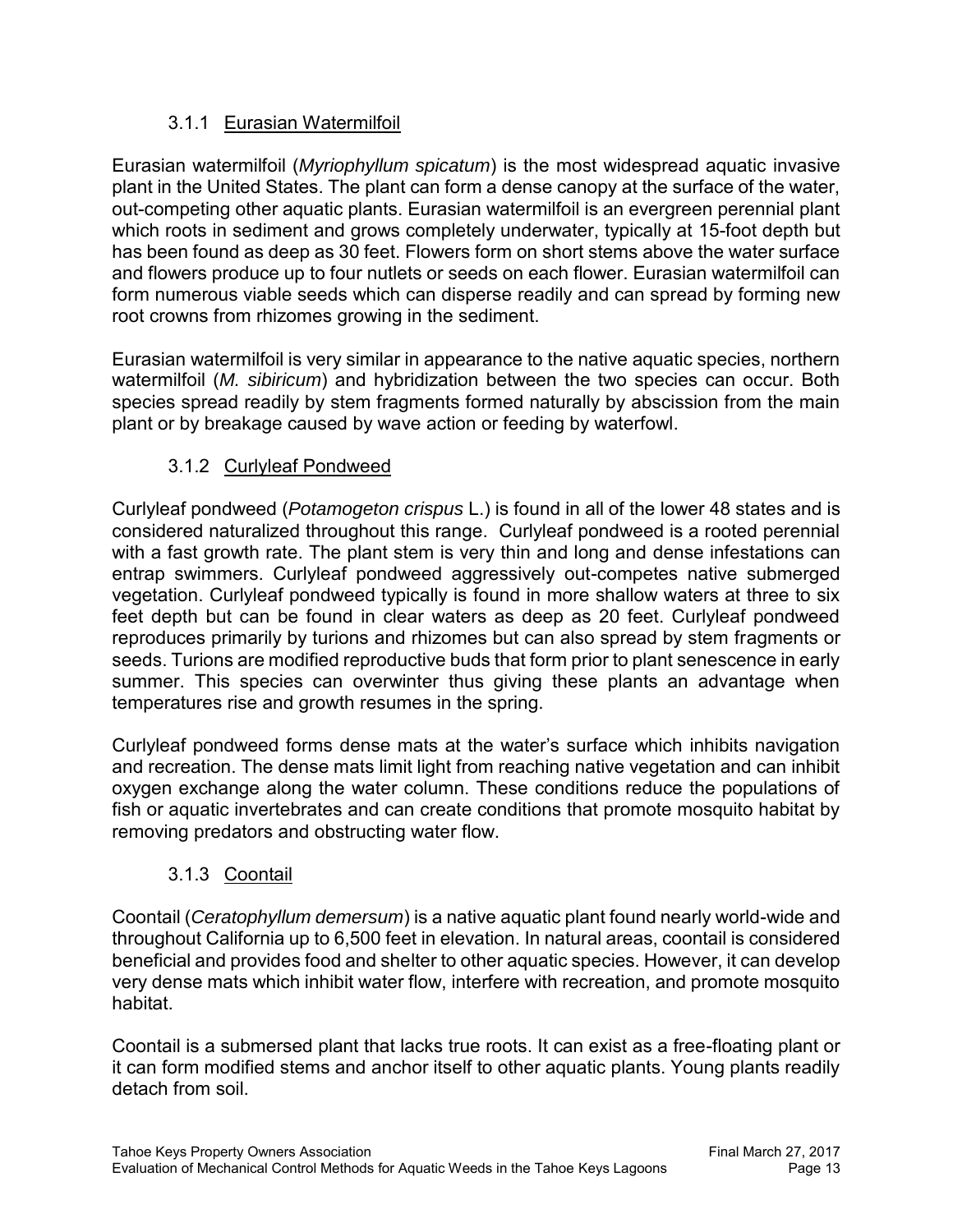Coontail plants have slender stems with single branches at nodes. Coontail reproduces vegetatively, by stem fragments and turions, and by seed, although in cold water, plants produce few to no seeds (DiTomaso 2003).

# 3.1.4 Lifecycles and Concerns

<span id="page-17-0"></span>The lifecycles of the three target plants differ in important ways and these differences can affect the strategies for management. All three plants undergo rapid growth in early to late spring when water temperatures begin to increase. All three species can form new plant colonies from vegetative fragments although Eurasian watermilfoil and coontail more readily proliferate from fragments as small as a few cm in length. All three can form fruits with seeds that are long-lived and their germination is generally limited, but the seed is long-lived. This means that a seed bank may persist for many years.

Curlyleaf pondweed's ability to form dispersive, vegetative structures called turions in spring provides the plant with a very effective dispersal mechanism during summer. A single shoot can form dozens of turions during spring and early summer. The turions typically sprout in early fall, root on the bottom and are ready for rapid growth the next spring.

All three problematic aquatic plants, Eurasian watermilfoil, curlyleaf pondweed, and coontail, are able to regenerate from plant fragments. Any mechanical method that leaves behind a fragment of the plant provides an opportunity for the aquatic plants to reestablish the population after the control activity is completed.

Rototilling, chaining, shredding, and mechanical harvesting produce thousands of viable plant fragments. Some programs actively work on improving methods to capture and sieve out the fragments (Dunbar 2009) while at other locations, the ongoing level of reestablishment is acceptable. Rototilling also dislodges the rhizomes and root crowns of aquatic plants, which can disperse and root either in new areas or re-establish in the newly cleared area where competition for resources has been removed.

### <span id="page-17-1"></span>**3.2 Impacts to the Benthic Environment**

Mechanical methods, with the exception of harvesting, disturb the hydrosoil and therefore the benthic environment of the treated area. Rototilling, rolling, or chaining disrupt this habitat to a greater or lesser degree depending on the depth that the sediment layer is disturbed. These are the same impacts that are seen with dredging, which is a common activity. However, while the impacts of dredging are most often limited to a small area, rotovating would impact a relatively large area.

The benthic layer provides essential habitat for invertebrates and microbial populations on which other aquatic species depend. This layer also supports the growth of rooted native plants such as Northern watermilfoil, Elodea species, and other pondweed species.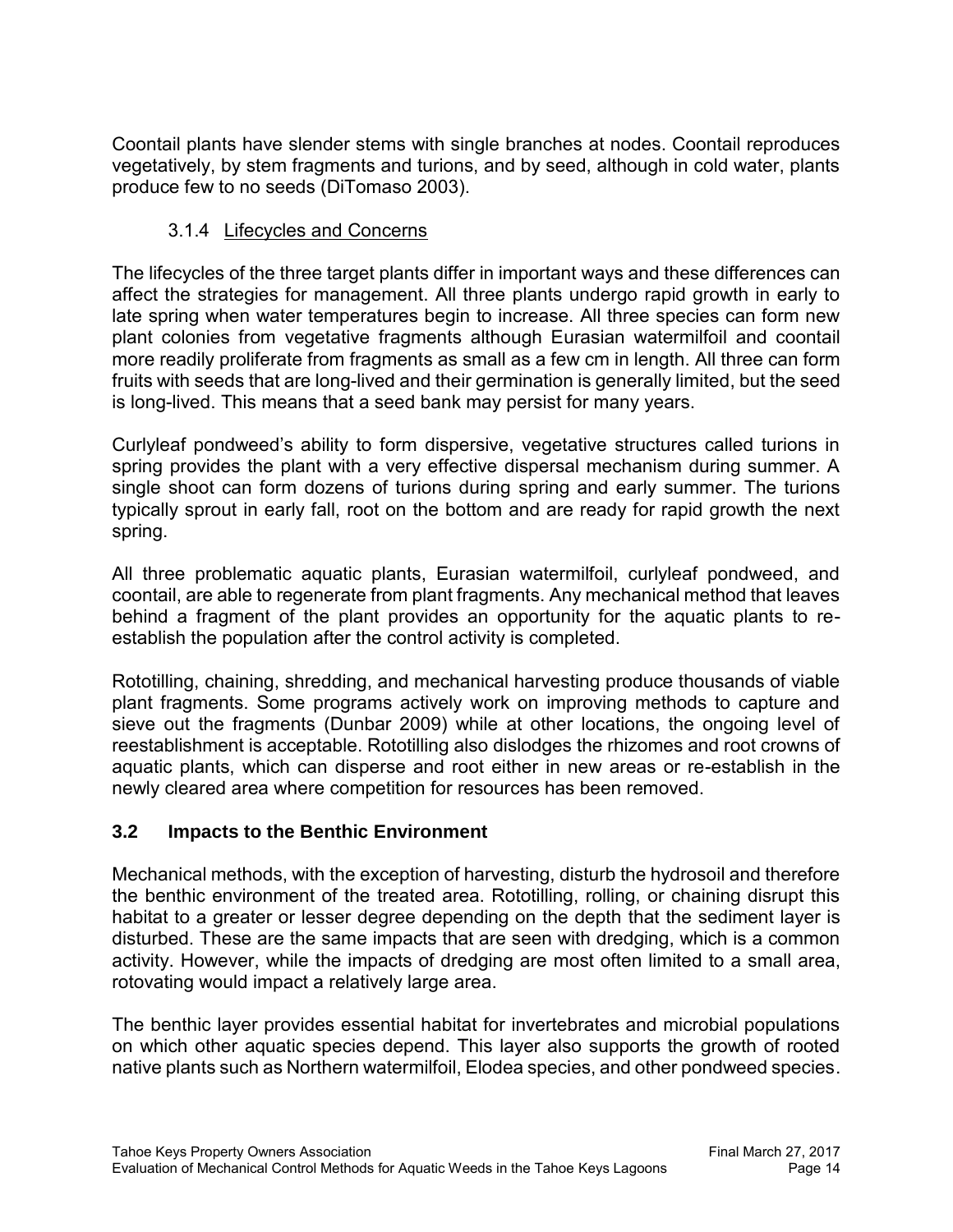### <span id="page-18-0"></span>**3.3 Impacts to Water Quality**

Disruption of the hydrosoil by rototilling, chaining, or weed rolling, can lead to temporary, but potentially long-lasting increases in turbidity, depending on the particle size distribution of the hydrosoil. Studies reporting impacts on turbidity from rototilling acknowledge that fine particles from silt, clay, or high organic content hydrosoils will take more time to settle out and could travel longer distances from the treatment site, when compared to results from rototilling in sandy soils with larger, heavier particles (Dunbar 2009). For example, the average organic matter percentage determined from analysis for the Main, Marina, and Lake Tallac Lagoons were 10.1%, 9.4%, and 10%, respectively (TKPOA 2016a) with a large amount of organic content in the hydrosoil from decomposed aquatic macrophytes, meaning that impacts from these mechanical control methods could be relatively long lasting.

Turbidity is associated with higher levels of disease causing organisms, such as pathogens that can cause waterborne disease (Dunbar 2009; USGS 2016). The Okanagan Basin Plan has Best Management Practices (BMPs) that include ceasing operations if turbidity reaches unacceptable levels near municipal water intakes as standard disinfection may not be as effective for turbid water (Dunbar 2009). Increases in turbidity from silty soils could be problematic due to the slow dispersion of fine sediments with high organic content (Newroth 1986; AERF 2005).

Disturbing the sediment layer has the potential to release other elements into the water, depending on the existing characteristics. Elevated levels of phosphorous and aluminum in the hydrosoils of the Tahoe Keys have been reported (CDFW 2004, TKPOA 2016a) therefore, the potential impacts to the surface waters of the Tahoe Keys lagoons should be studied before undertaking a project which has the potential to release harmful chemicals to the water (Gibbons 1988).

### <span id="page-18-1"></span>**3.4 Risk to Fish**

The aquatic animal communities of Lake Tahoe now consist of six zoobenthic taxa, five zooplankton species, and 14 fish taxa (Figure 6; TERC 2014). There are several nonnative warm-water fish have been introduced to the Tahoe Basin for the purposes of sport fishing and other fish species have been introduced most likely through disposal of aquarium species into the waters. These non-native fish species include largemouth and smallmouth bass, bluegill, black crappie, brown bullhead catfish, golden shiner, common carp and goldfish. During a three-year Aquatic Plant Management Research Project (Ngai 2014) by University of Nevada at Reno (UNR) and California Department of Fish and Wildlife (CDFW), largemouth bass, bluegill and brown bullhead were the most prevalent species captured. Cold-water fish found in the Tahoe Keys during the UNR-CDFW study include the Mountain whitefish, Lahontan redside, Lahontan speckled dace, Tahoe sucker, brown trout, rainbow trout and Lahontan Tui chub.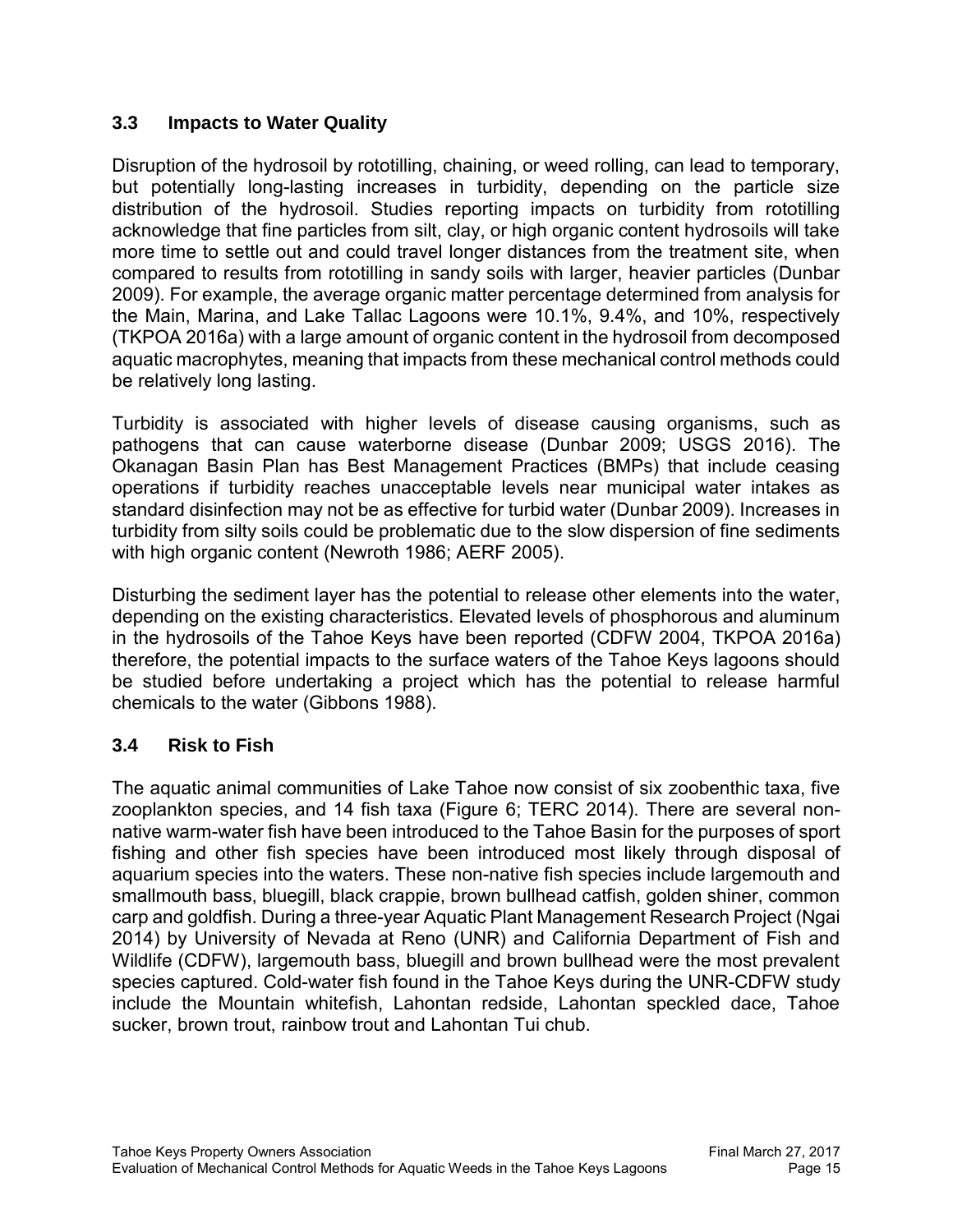



(Source: TERC, UNR)

Harvesting and rototilling can accidentally remove fish with the plant material and rototilling can disrupt spawning beds, remove fish cover, or directly harm the fish present (Dunbar 2009). However, overall, mechanical methods of aquatic weed control pose a low level of risk to fish populations, especially if there is a path of escape out of the treated area.

# <span id="page-19-0"></span>**3.5 Compatibility with Current Use of the Tahoe Keys Lagoons**

The Tahoe Keys is a mixed-use development with residential units and some commercial spaces. From the 1960s until the 1980s, the lagoons and waterways were largely clear and free of invasive weeds. Since the 1980s and the establishment of the weeds, the TKPOA has relied primarily on mechanical harvesters to remove aquatic plants. As of 2016, aquatic plant aerial coverage in the Tahoe Keys lagoons is approximately 90% (TKPOA 2016b). The primary use of the Tahoe Keys lagoons themselves is recreational boating and homeowners and occupants have private docks or have access to shared docks. Dense plant beds, similar to those found in the Tahoe Keys, can outcompete native plants for space and nutrients as well as damage the natural ecosystem by decreasing the water quality of the ecosystem, and pose as a safety hazard for boaters and impede navigation. The Tahoe Keys facility has some underground utilities and some of the alignments of the utilities are under the water of the lagoons.

Mechanical harvesting is currently used in the Tahoe Keys lagoons in order to maintain a sufficient Vessel Hull Clearance (VHC), the distance between the top of the plant canopy and the hull of a vessel. Encompassing other mechanical methods of aquatic plant control could not only improve current boat navigation in the lagoons by reducing the number of entangled boats but also potentially reduce the frequency of treatment.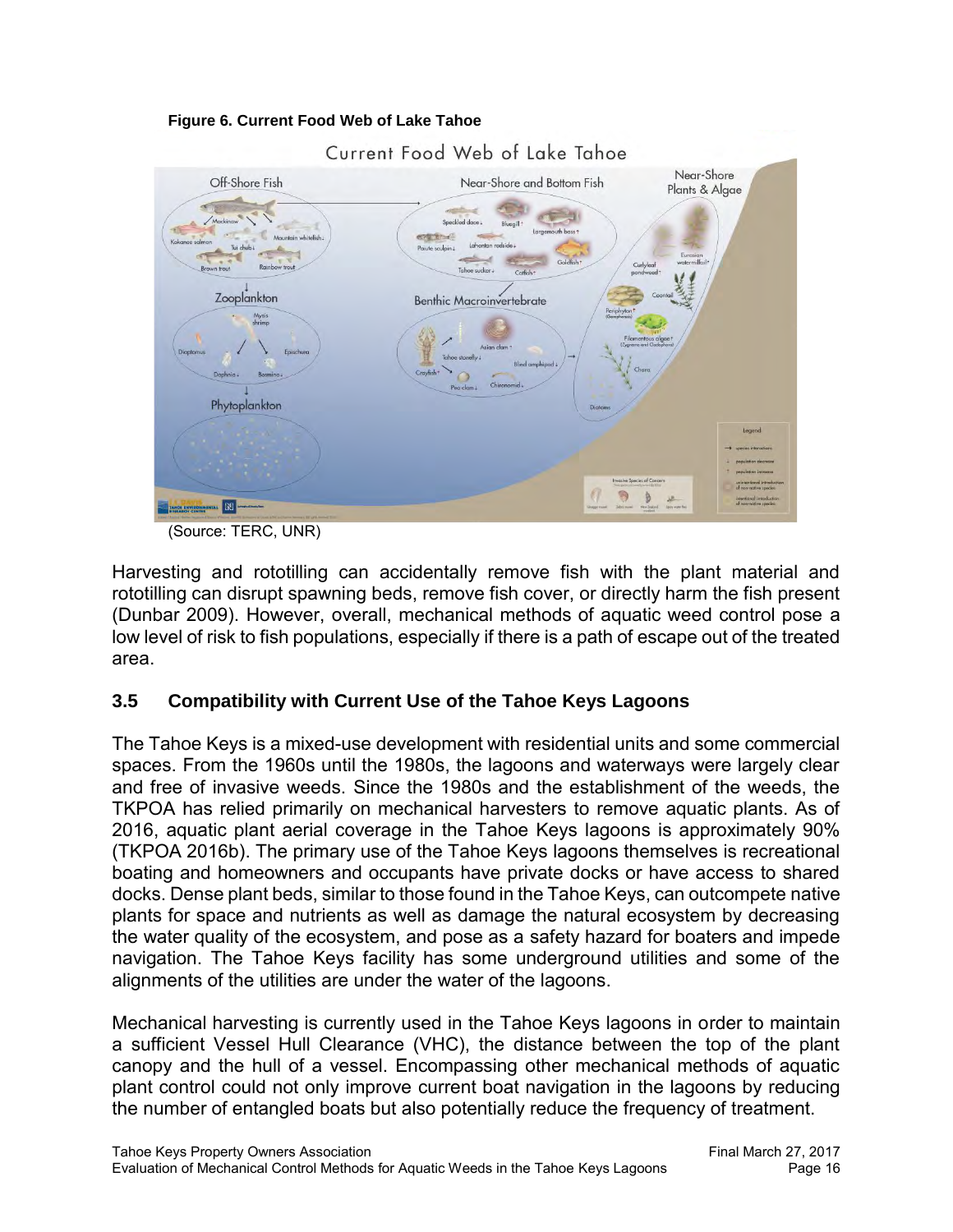In order to isolate and remove the plant fragments generated by mechanical methods, exhaustive screening and sieving must be done. Reduction of aquatic macrophyte biomass as well as free-floating fragments would improve the aesthetic character of the lagoons. Currently, the density of the weeds and subsequent algal growth cause the water to appear green/gray. If the method causes an increase in turbidity, the treated area should be isolated until levels return to acceptable limits. When disturbing the hydrosoil, machine operators must avoid underwater obstacles which include pipelines, dock appurtenances, or debris such as lost anchors or other heavy objects. There are many areas in the Tahoe Keys lagoons with pipelines, other submerged obstacles, and constrained spaces between docks that prevent hydraulic cutting or tilling heads to maneuver and work efficiently.

# <span id="page-20-0"></span>**3.6 Availability of Mechanical Equipment**

The TKPOA has used mechanical harvesters for many years and this equipment is readily available. Rototillers are custom-made for Okanagan Lakes. One rototilling operator in Northern California has been identified, which is DK Environmental in Martinez. Weed rollers can be obtained from Crary WeedRoller PRO in North Dakota. Other efforts to identify suppliers or operators were not productive due to the limited and specialized (application-specific) nature of the equipment and operations.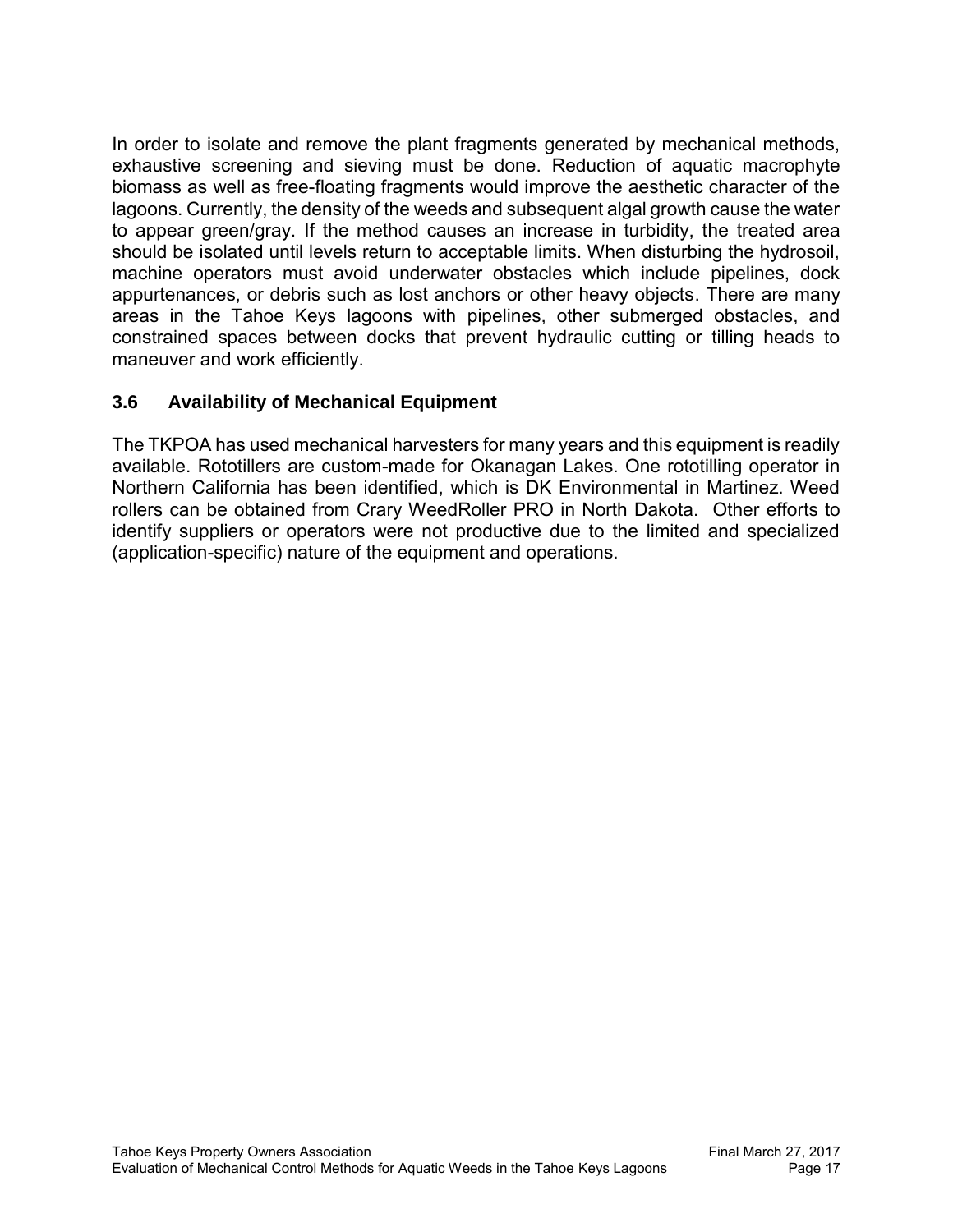#### <span id="page-21-0"></span>**4.0 SUMMARY AND CONCLUSIONS**

There are many reports of mechanical control of Eurasian watermilfoil, the most prevalent of the aquatic invasive weeds. Control of this aquatic macrophyte is reported by others to last up to a year or more. There are fewer studies of control of curlyleaf pondweed by mechanical methods. This aquatic macrophyte might not be well-managed by mechanical means due to the persistence of the turions in the sediment layer and removal of the competing vegetation which could allow the turions to re-establish curlyleaf pondweed populations quickly.

Harvesting of aquatic plants will continue in the Tahoe Keys lagoons in future years. Other mechanical methods have limited application in the Tahoe Keys lagoons: rototilling could be used in relatively open waterways with few underwater obstructions where turbidity could be managed without interfering with boating traffic and where soil testing indicates that there is little or no risk of releasing toxic substances to the surface water. Weed rollers also have a limited application but could be installed by individual dock owners for smallscale management of aquatic plants. Small-scale testing of rototilling within the Tahoe Keys could produce important data regarding its cost effectiveness and efficacy for the control of plants specific to the lagoons.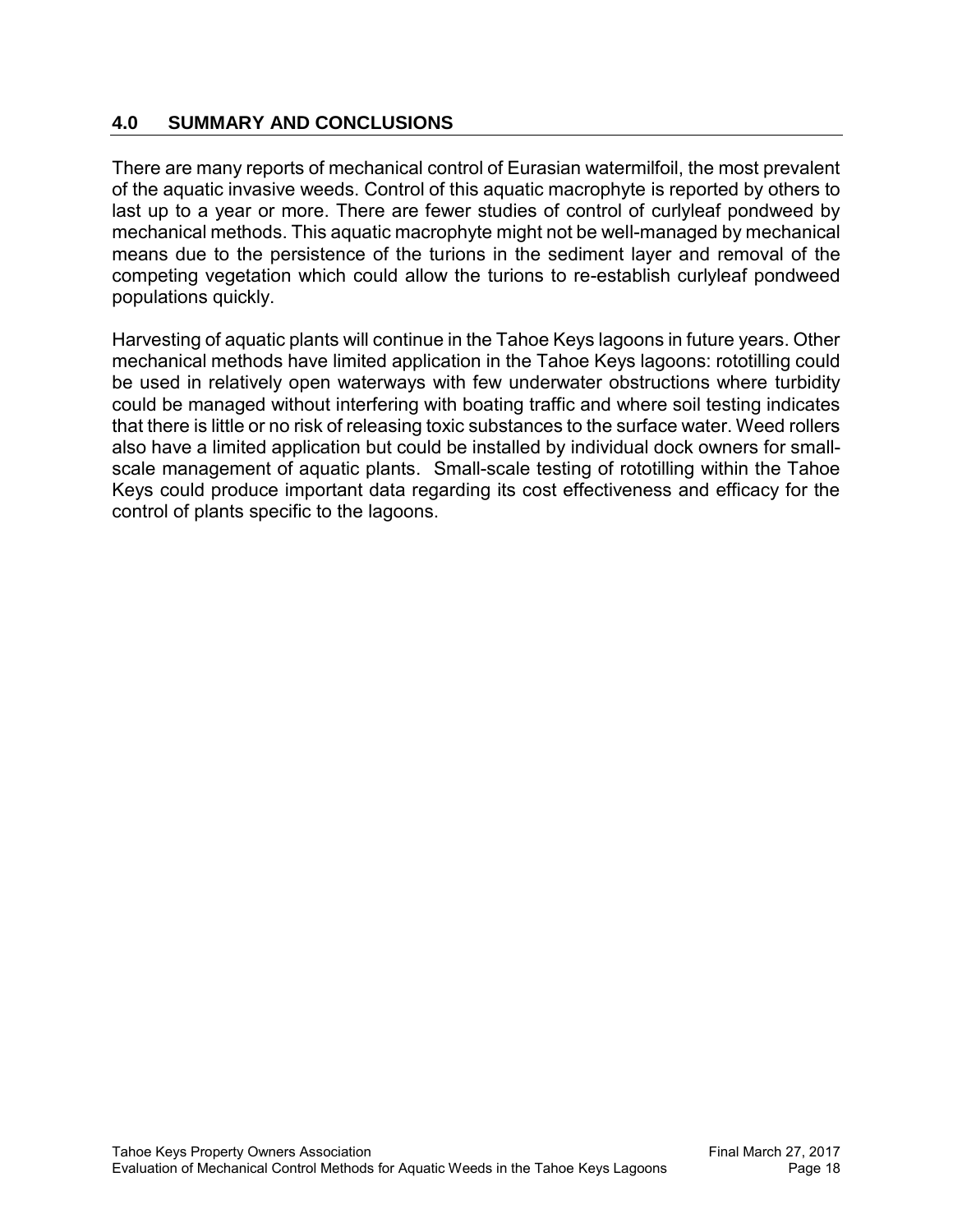# <span id="page-22-0"></span>**5.0 ABBREVIATIONS AND ACRONYMS**

| <b>AERF</b><br><b>BMPs</b> | <b>Aquatic Ecosystem Restoration Foundation</b><br><b>Best Management Practices</b> |
|----------------------------|-------------------------------------------------------------------------------------|
| <b>CDFW</b>                | California Department of Fish and Wildlife                                          |
| Delta                      | Sacramento-San Joaquin Delta                                                        |
| <b>IMP</b>                 | <b>Integrated Management Plan</b>                                                   |
| <b>LRWQCB</b>              | Lahontan Regional Water Quality Control Board                                       |
| <b>NPS Plan</b>            | <b>Nonpoint Source Plan</b>                                                         |
| <b>OBWB</b>                | Okanagan Basin Water Board                                                          |
| <b>SEA</b>                 | <b>Sierra Ecosystem Associates</b>                                                  |
| <b>SFEI</b>                | San Francisco Estuary Institute                                                     |
| <b>TKPOA</b>               | <b>Tahoe Keys Property Owners Association</b>                                       |
| <b>USACE</b>               | United States Army Corps of Engineers                                               |
| <b>WDRs</b>                | <b>Waste Discharge Requirements</b>                                                 |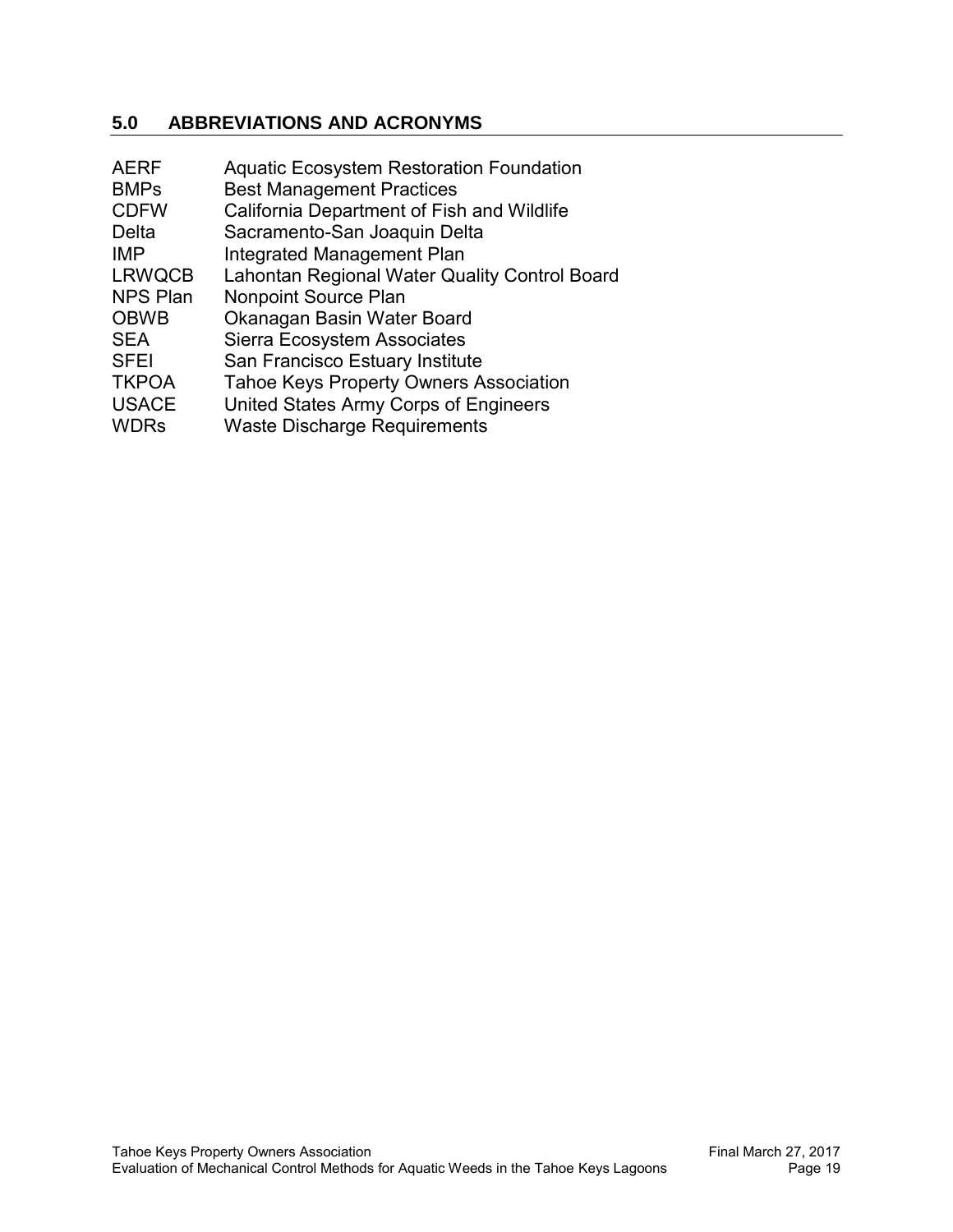#### <span id="page-23-0"></span>**6.0 REFERENCES**

- AERF 2005. Aquatic Ecosystem Restoration Foundation: Best Management Practice Handbook for Aquatic Plant Management in Support of Fish and Wildlife Habitat.2005.
- CDFW 2004. Bioassessment of Tahoe Keys Marina, South Lake Tahoe, CA. California Department of Fish and Game – Water Quality Inventory Series. Prepared by James M. Harrington.
- Chisholm 2007. Review of Aquatic Weed Control Methods in New Zealand. W.P. Chisholm. Aquatic Weed Control Ltd. Dunedin, NZ.
- David et al. 2006. Evaluating Impacts of Lake Maid™ Plant Control. Prepared by N. David, B.K. Greenfield, and G.S. Siemering.
- Engel 1990. Ecosystem Responses to Growth and Control of Submerged Macrophytes: A Literature Review. Technical Bulletin No. 170. Department of Natural Resources, Madison, Wisconsin. Prepared by Sandy Engel.
- Gibbons, M.V. and H.L. Gibbons, Jr. 1988. Efficacy of rotovation in controlling Eurasian watermilfoil in the Pend Oreille River, Washington. Lake and Reservoir Management 4:153-160.
- Greefield et al. 2006. Control Costs, Operation, and Permitting Issues for Non-Chemical Plant Control: Case Studies in the San Francisco Bay-Delta Region, California. Prepared by B.K. Greenfield, M. Blankinship, and T.J. McNabb.
- Idaho State 2009. Aquatic Plant Community and Eurasian Watermilfoil (*Myriophyllum spicatum* L.) Management Assessment in Lake Pend Oreille, Idaho for 2008. Report prepared for the Idaho State Dept. of Agriculture. Report prepared by Geosystems Research Institute, J.D. Masen and R.M. Wersal, authors. Geosystems Research Institute Report 5032.
- James et al. 2002. Water Quality Impacts of Mechanical Shredding of Aquatic Macrophytes. Prepared by William F. James, J.W. Barko, and H.L. Eakin.

Lenntech, 2016. Water Treatment Solutions. Lenntech B.V.

Madsen 2000. Madsen, J.D. Advantages and Disadvantages of Aquatic Plant Management Techniques. Report prepared for USACE and AERF. Publication No. ERCD/EL MP-00-1. Sept 2000.

McNabb 2016. McNabb Thomas. Personal communication October 19, 2016.